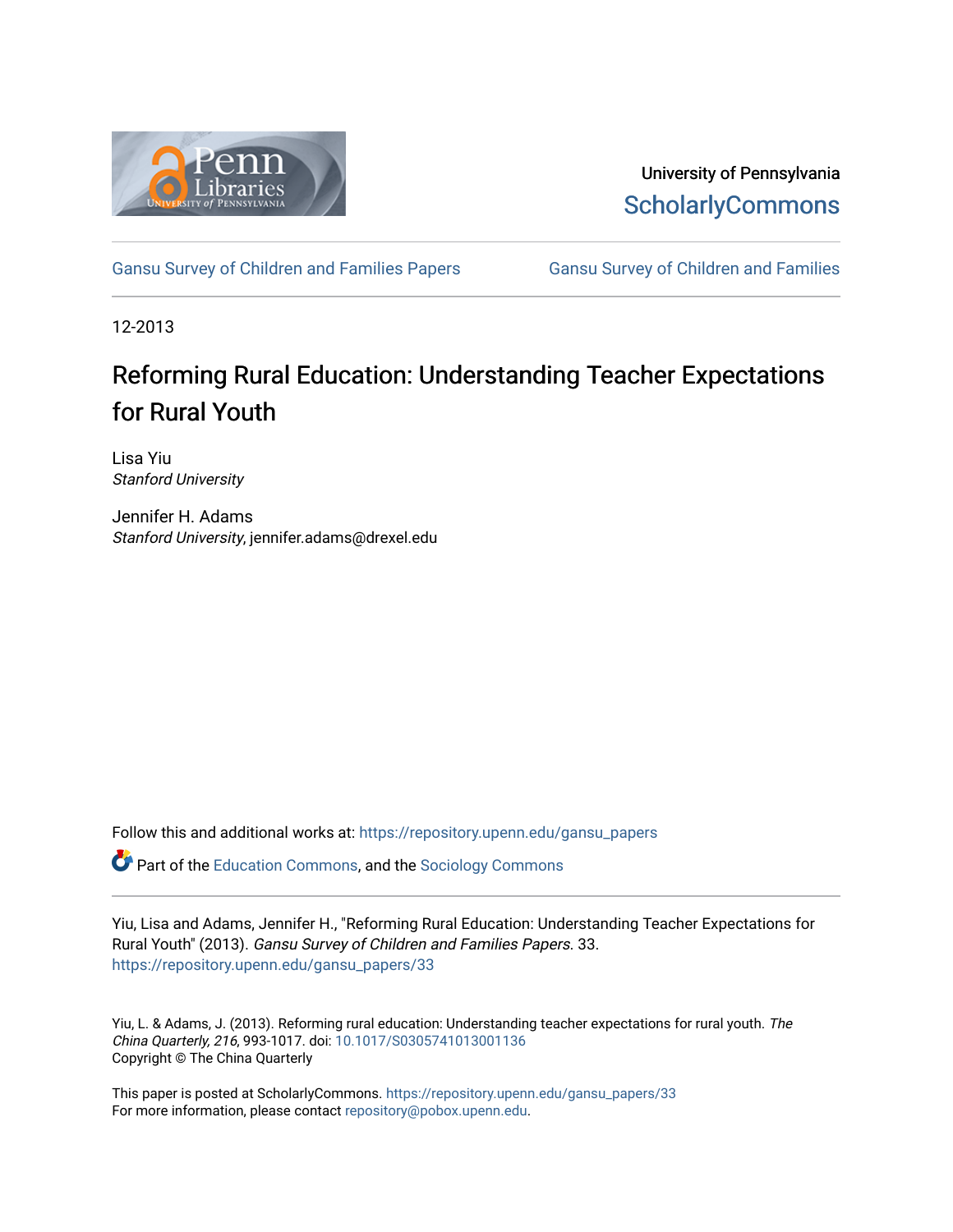## Reforming Rural Education: Understanding Teacher Expectations for Rural Youth

## **Abstract**

The Chinese state's commitment to improve teaching quality in rural regions is a key component of national efforts to close the rural–urban education gap. In this paper, we investigate an understudied but critical dimension of quality teaching: teacher expectations. We employ longitudinal data gathered in Gansu Province in 2000 and 2007 to first examine whether teacher expectations for rural youth are conditioned by students' social origin and teacher background characteristics. Next, we determine the predictive accuracy of their expectations. Our results highlight the ways in which teacher expectations condition the sorting of rural children among different schooling tracks with distinct life trajectories. Significantly, teachers are more likely to hold lower expectations for students from disadvantaged backgrounds. In addition, non-local teachers hold lower expectations for rural children compared to local teachers. Finally, a low percentage of teachers expect students to enroll in post-compulsory vocational education. We consider the implications of these results for both educational policy and social inequality.

## Keywords

education, teacher expectations, social inequality, educational policy, China

## **Disciplines**

Education | Social and Behavioral Sciences | Sociology

## **Comments**

Yiu, L. & Adams, J. (2013). Reforming rural education: Understanding teacher expectations for rural youth. The China Quarterly, 216, 993-1017. doi: [10.1017/S0305741013001136](http://dx.doi.org/10.1017/S0305741013001136) 

Copyright © The China Quarterly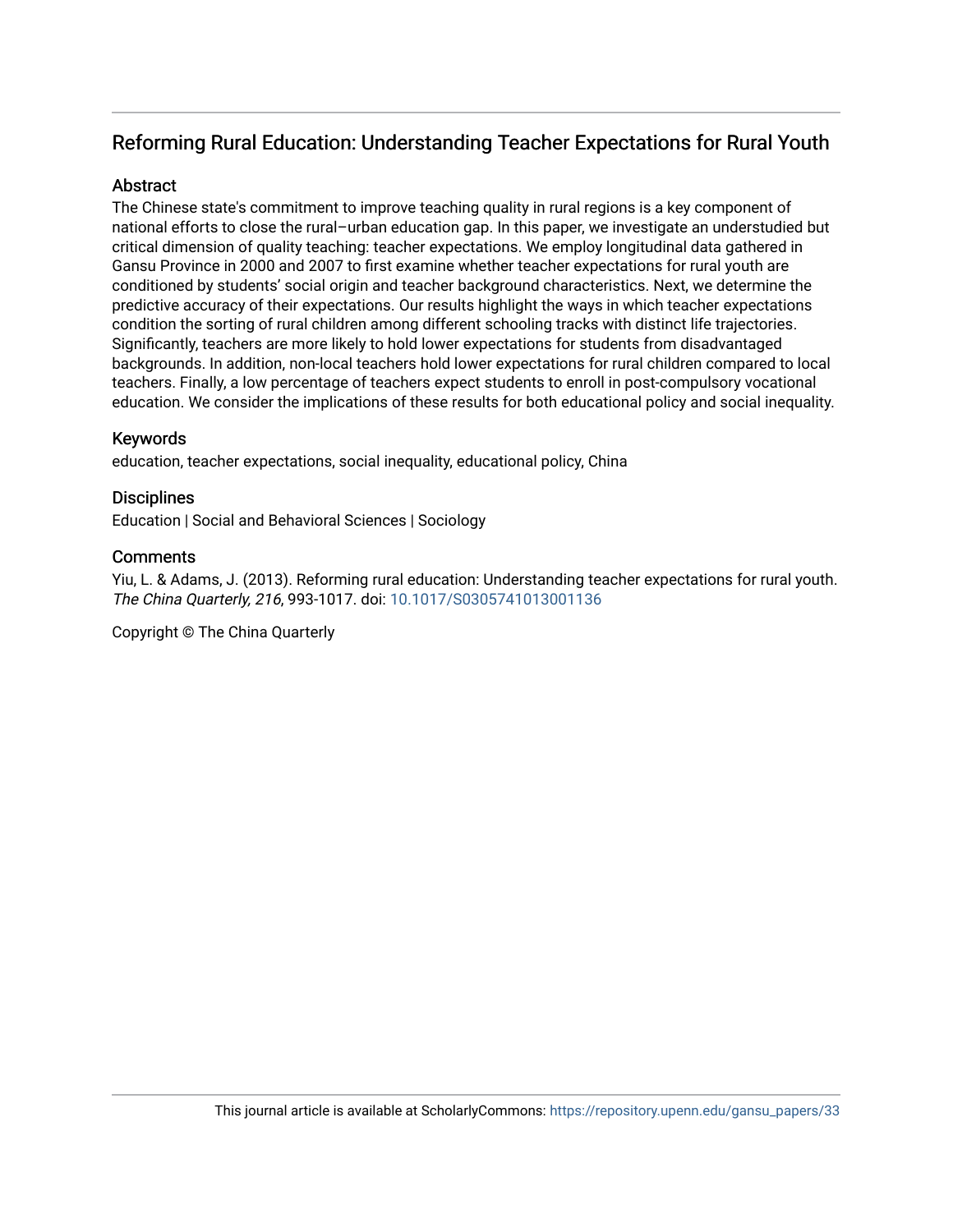# Reforming Rural Education in China: Understanding Teacher Expectations for Rural Youth\*

Lisa Yiu† and Jennifer Adams‡

#### Abstract

The Chinese state's commitment to improve teaching quality in rural regions is a key component of national efforts to close the rural–urban education gap. In this paper, we investigate an understudied but critical dimension of quality teaching: teacher expectations. We employ longitudinal data gathered in Gansu Province in 2000 and 2007 to first examine whether teacher expectations for rural youth are conditioned by students' social origin and teacher background characteristics. Next, we determine the predictive accuracy of their expectations. Our results highlight the ways in which teacher expectations condition the sorting of rural children among different schooling tracks with distinct life trajectories. Significantly, teachers are more likely to hold lower expectations for students from disadvantaged backgrounds. In addition, non-local teachers hold lower expectations for rural children compared to local teachers. Finally, a low percentage of teachers expect students to enrol in post-compulsory vocational education. We consider the implications of these results for both educational policy and social inequality.

Keywords: education; teacher expectations; social inequality; educational policy, China

For China's rural children, the state's commitment to modernize rural education – by expanding access and increasing quality – signals promise for their future. Addressing concerns about the growing educational gap between urban and rural youth, the state has pursued an aggressive strategy to ensure access to compulsory education in rural areas.<sup>1</sup> In 2007, the state abolished tuition, textbook

<sup>\*</sup> The Gansu Survey of Children and Families is supported by a grant from the United Kingdom Economic and Social Research Council and Department for International Development (ESRC RES-167-25-0250). Earlier support for data collection came from The Spencer Foundation Small and Major Grants Programs, The World Bank, and NIH Grants 1R01TW005930-01 and 5R01TW005930-02.

<sup>†</sup> Stanford University. Email: [lyiu@stanford.edu](mailto:lyiu@stanford.edu) (corresponding author).

<sup>‡</sup> Stanford University. Email: [jennifer.adams@stanford.edu](mailto:jennifer.adams@stanford.edu).

<sup>1</sup> Adams and Hannum 2005; Croll 1999.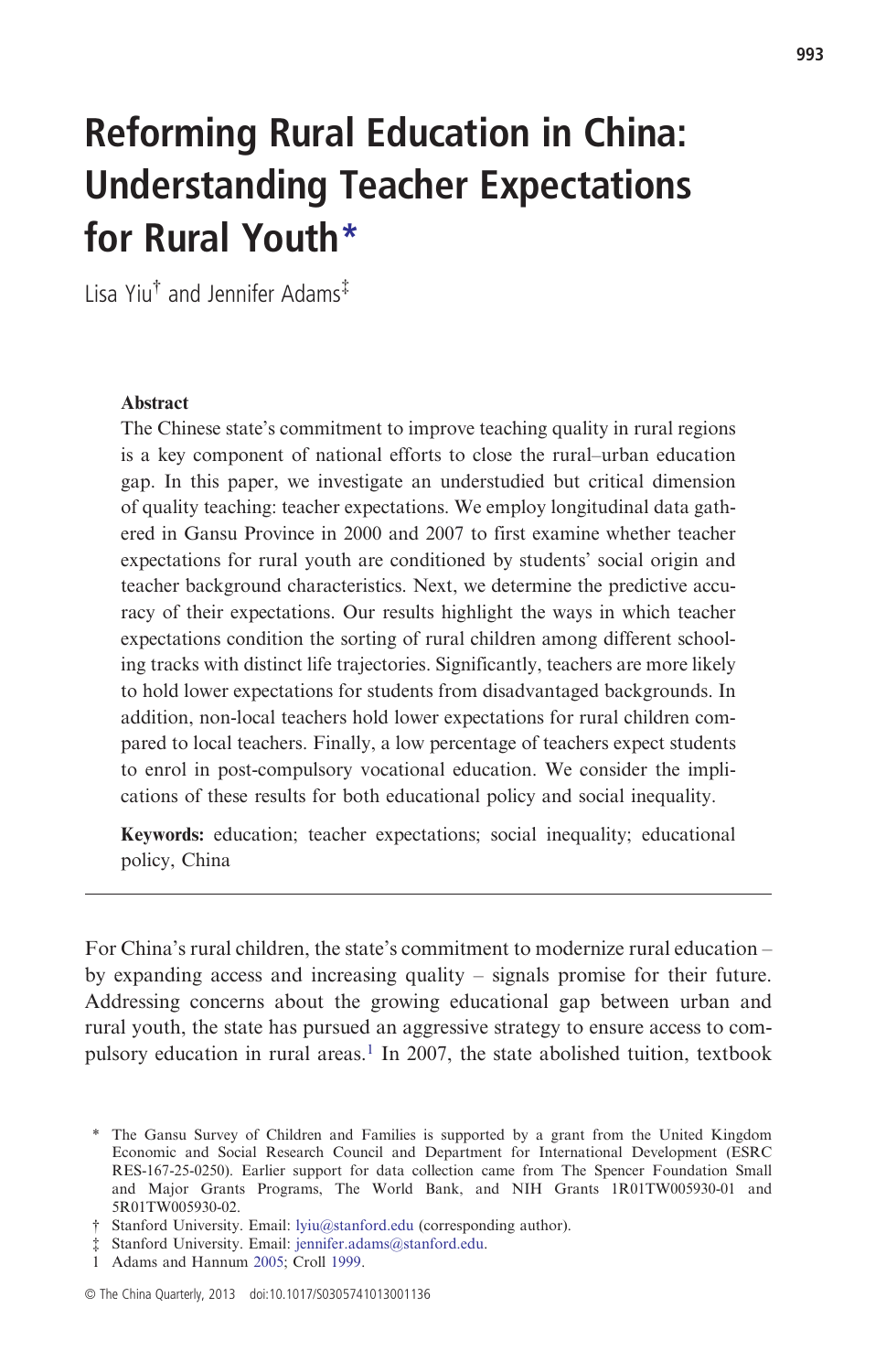and lodging charges associated with compulsory education in impoverished rural regions, which resulted in an estimated 200,000 rural student dropouts in western China resuming their education.<sup>2</sup> In addition to eliminating the financial barriers to education for rural students, it has promoted several initiatives to improve teaching quality in rural schools. For example, the state has implemented a new curriculum to transform teaching practices and classroom environments in order to develop creative capabilities in students and enhance student engagement. Curriculum reform has required an overhaul of all curricular materials, a revision of textbooks, and investment in teacher training to foster new classroom practices.<sup>3</sup> State efforts to improve the quality of rural education also include new incentives for urban college graduates and urban teachers to teach in rural schools, targeted funds to provide reliable wages for rural teachers in poor areas, and tuition exemptions at teacher training colleges.4 Taken together, these initiatives reflect a vigorous government agenda to address growing social inequality by narrowing the gap between urban and rural education.

As the primary institutional agents responsible for implementing state policies, teachers play a significant role in the realization of the state's goal to improve the quality of rural education. To date, efforts to improve teacher quality in rural schools have focused largely on recruiting good teachers from other areas and providing limited professional development opportunities for existing teachers. Although these strategies are expected to improve the professional skills of the rural teacher labour force, they may fall short of improving rural students' experiences in the classroom. Teachers influence students' educational progress not only through the pedagogical skills and content knowledge that they bring to the classroom, but also through their educational expectations.<sup>5</sup> Teacher expectations can be communicated both explicitly and implicitly to students, powerfully shaping their academic self-concept, academic confidence and own expectations for future schooling.<sup>6</sup> The educational expectations of teachers in rural schools may wield even more influence because rural parents' unfamiliarity with the school system positions teachers' opinions as expert.<sup>7</sup> Regrettably, research indicates that teacher expectations are often affected by preconceived notions that they hold regarding the abilities and future life chances of particular groups. For example, in China, teachers, particularly those recruited from more urban areas, may hold traditional beliefs (on gender, socio-economic status, native place, vocational schooling) that shape their expectations for rural

<sup>2</sup> "China abolishes tuition fees in all rural schools," 17 January 2007. [http://english.peopledaily.com.cn/](http://english.peopledaily.com.cn/200701/17/eng20070117_341889.html) [200701/17/eng20070117\\_341889.html](http://english.peopledaily.com.cn/200701/17/eng20070117_341889.html); "China exempts all rural children from compulsory education fees," 28 February 2007. <http://china.org.cn/english/education/201008.htm>.

<sup>3</sup> Adams and Sargent 2009.

<sup>4</sup> Daxue sheng chijiao de jiuye zhengce (National College Employment Policy), 2008, Beijing; Cheng 2009; "China inspires urban teachers to work for rural schools," 7 March 2006. [http://www.gov.cn/english/](http://www.gov.cn/english/2006-03/07/content_221720.htm) [2006-03/07/content\\_221720.htm.](http://www.gov.cn/english/2006-03/07/content_221720.htm)

<sup>5</sup> Sewell and Hauser 1980; Brophy and Good 1985, 1970.

<sup>6</sup> Ferguson 2003.

<sup>7</sup> Kong 2008; Chi and Rao 2003.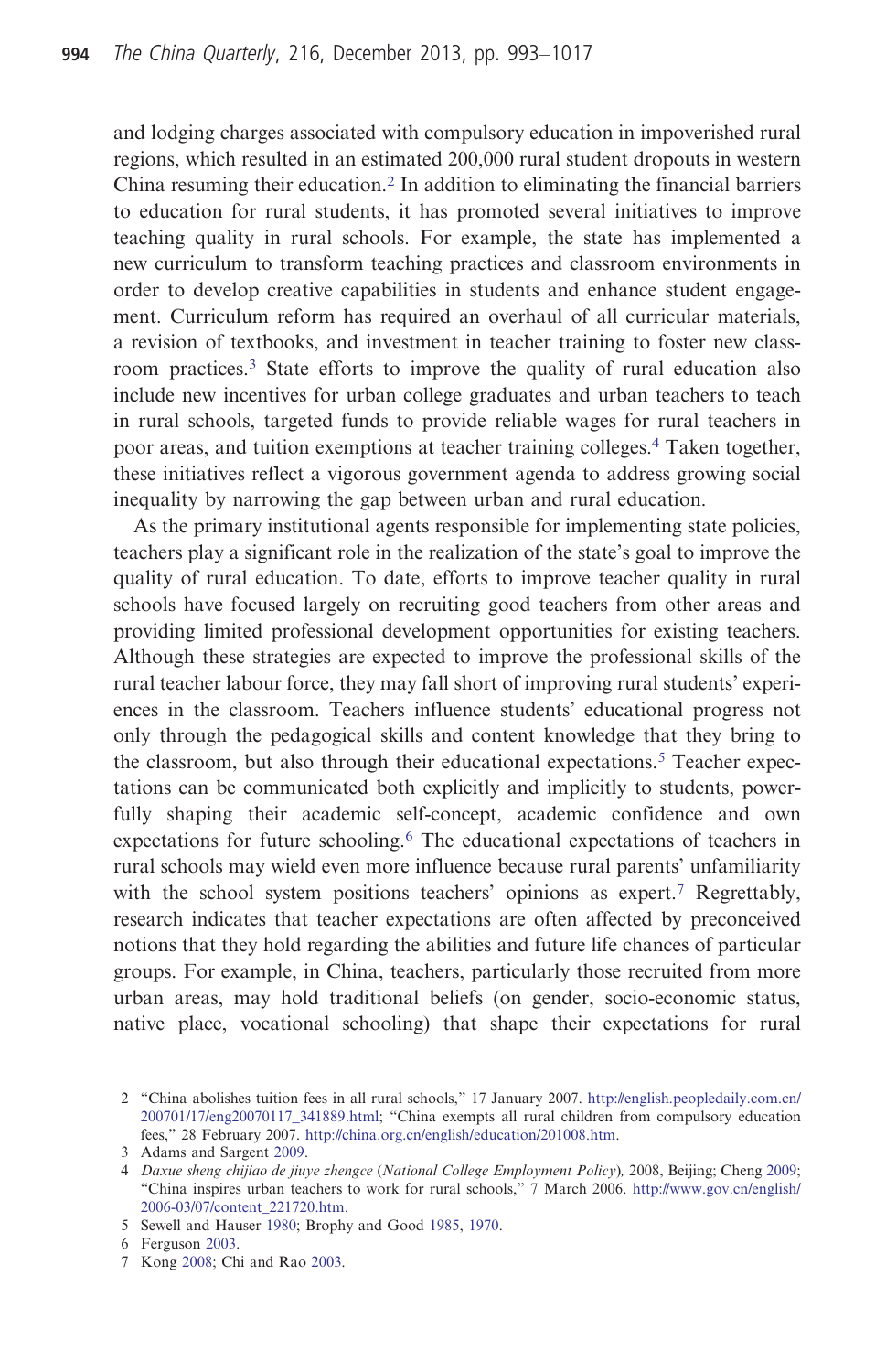students. This study explores whether student and teacher background characteristics are empirically linked to teacher expectations for rural students to not finish compulsory education, enrol in vocational education, and other schooling outcomes that condition future life opportunities. It also determines the predictive accuracy of their expectations.

In this paper, we use longitudinal data from two waves of the Gansu Survey of Children and Families:8 a survey of rural children, their families and schools in Gansu province collected in 2000, and follow-up information about subsequent educational attainment collected in 2007. We address three questions: 1) What kind of early educational expectations did teachers have for rural students in 2000? Did teacher expectations differ according to student or teacher background characteristics? 2) What student and teacher characteristics conditioned early teacher expectations for rural students? And 3) How accurate were teacher expectations for rural youth? How frequently do rural teachers underestimate rural youth's potential? Our paper begins with an overview of recent educational reforms initiated to transform rural education. Next, we review research detailing both the influence of teacher expectations on student outcomes and the factors that may shape teacher expectations. This is followed by a description of the data and methodological approach. We then present our analyses of the determinants of teachers' expectations for rural youth as well as the predictive accuracy of these expectations. We use multinomial logistic regression to investigate links between student and teacher background characteristics and teacher expectations, controlling for relevant student and teacher characteristics. We also examine how accurately teacher educational expectations in 2000 predict child educational attainment in 2007. The article concludes with a synthesis of findings and a discussion of possible implications for educational policy and social equality in 21st-century rural China.

#### Transforming Rural Education

Over the last decade, government efforts to improve rural education have been an important part of the state agenda of promoting balanced development and social equality. Equality in education has emerged as an important form of social equality, and so the government has announced several policies to ensure rural students' enrolment and completion of compulsory education. In 2003, the national government held its first conference since 1949 devoted to the development of rural education.<sup>9</sup> In 2004, the State Council approved the New Action Plan for Revitalizing Education (2003–2007), reaffirming its commitment to implement compulsory education in rural areas. In the same year, the government launched a massive rural boarding school construction programme spreading across nearly a thousand counties in China's western region with the aim of

<sup>8</sup> GSCF 2000, GSCF 2007.

<sup>9</sup> Postiglione 2007.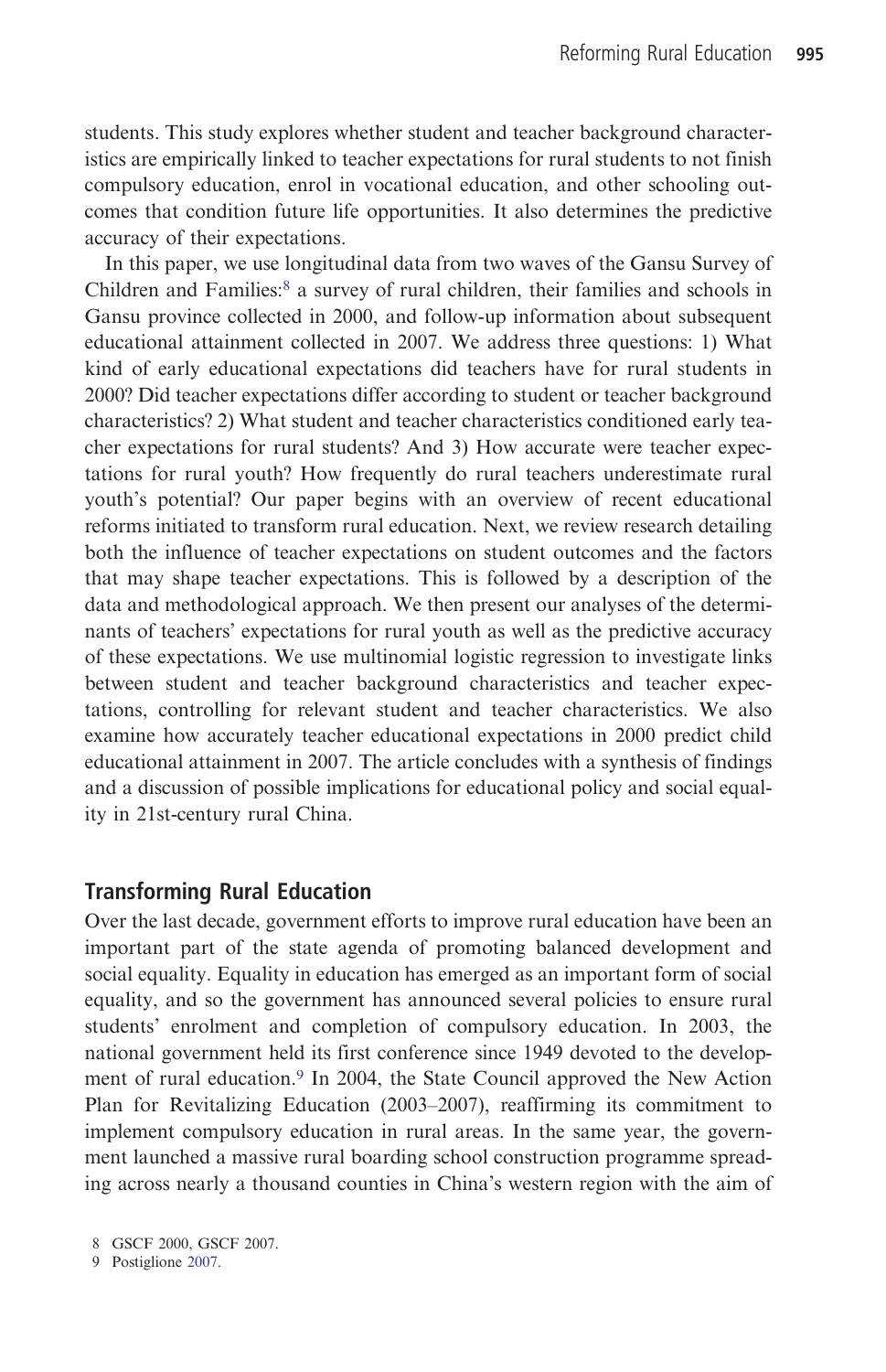providing education for millions of rural students.10 This was followed by significant state investment in rural education in 2005, with part of these funds being used to guarantee rural teachers' salaries.<sup>11</sup> By 2007, the government had followed through on its commitment to remove the financial obstacles to compulsory education by not only eliminating school tuition and fees, but also by providing educational subsidies for rural students.<sup>12</sup> These policy initiatives underscore the government's commitment to alleviating some of the problems commonly recognized as barriers to school enrolment in rural areas.

Educational reform in China has extended beyond the issue of costs to focus on institutional factors believed to constrain the quality of education experienced by students. The national government has undertaken educational initiatives to improve the core educational practices experienced by students in classrooms – teaching and learning. In doing so, they have embarked upon a "New Curriculum" to nurture innovative and cooperative students who are positioned to help their nation compete in the global knowledge economy.13 Teachers play an important role in this reform, and have been called upon to transform the classroom experience by putting students at the centre of learning, using praise and encouragement to motivate students, and experimenting with new approaches to teaching. New educational policies have sought not only to improve rural teaching through the transformation of what is taught and how, but have also endeavoured to recruit more qualified teachers to teach in rural schools.

Because conditions were often difficult and salaries were often late, rural schools have historically encountered problems recruiting and retaining good teachers. Such schools sometimes hired teachers who lacked the required teaching credentials, and as a result rural children were often paired with the least qualified teachers.14 Top-ranked schools in counties and townships have higher percentages of highly qualified or high-ranking teachers compared with their rural village schools.<sup>15</sup> Recognition of this disparity taken together with the overall objective of improving rural education has inspired several policies, mostly consisting of financial incentives, focused on bringing high quality teachers to rural schools, at least temporarily. In 2004, the state initiated a programme that encouraged outstanding urban college graduates to work in rural schools for three years to qualify for a government subsidized, two-year master's

<sup>10</sup> Adams 2008; "China spends 9b yuan on rural boarding schools," 12 June 2006. [http://www.gov.cn/](http://www.gov.cn/english/2006-06/12/content_307828.htm) [english/2006-06/12/content\\_307828.htm](http://www.gov.cn/english/2006-06/12/content_307828.htm).

<sup>11</sup> "China to spend 218 bln yuan promoting rural education," 27 December 2005, [http://www.edu.cn/](http://www.edu.cn/20051227/3167788.shtml) [20051227/3167788.shtml.](http://www.edu.cn/20051227/3167788.shtml)

<sup>12</sup> "China pledges elimination of rural compulsory education charges in two years," 5 Mar 2006. [http://](http://www.gov.cn/english/2006-03/05/content_218710.htm) [www.gov.cn/english/2006-03/05/content\\_218710.htm](http://www.gov.cn/english/2006-03/05/content_218710.htm).

<sup>13</sup> Ministry of Education 2002; Sargent 2009.

<sup>14</sup> Approximately 17% of the primary school teachers in the first wave of the Gansu Survey of Children and Families did not have the required teaching credential in the year 2000. For more detailed information about the characteristics of the rural teachers in this sample, see Adams 2005.

<sup>15</sup> Paine and Fang 2007.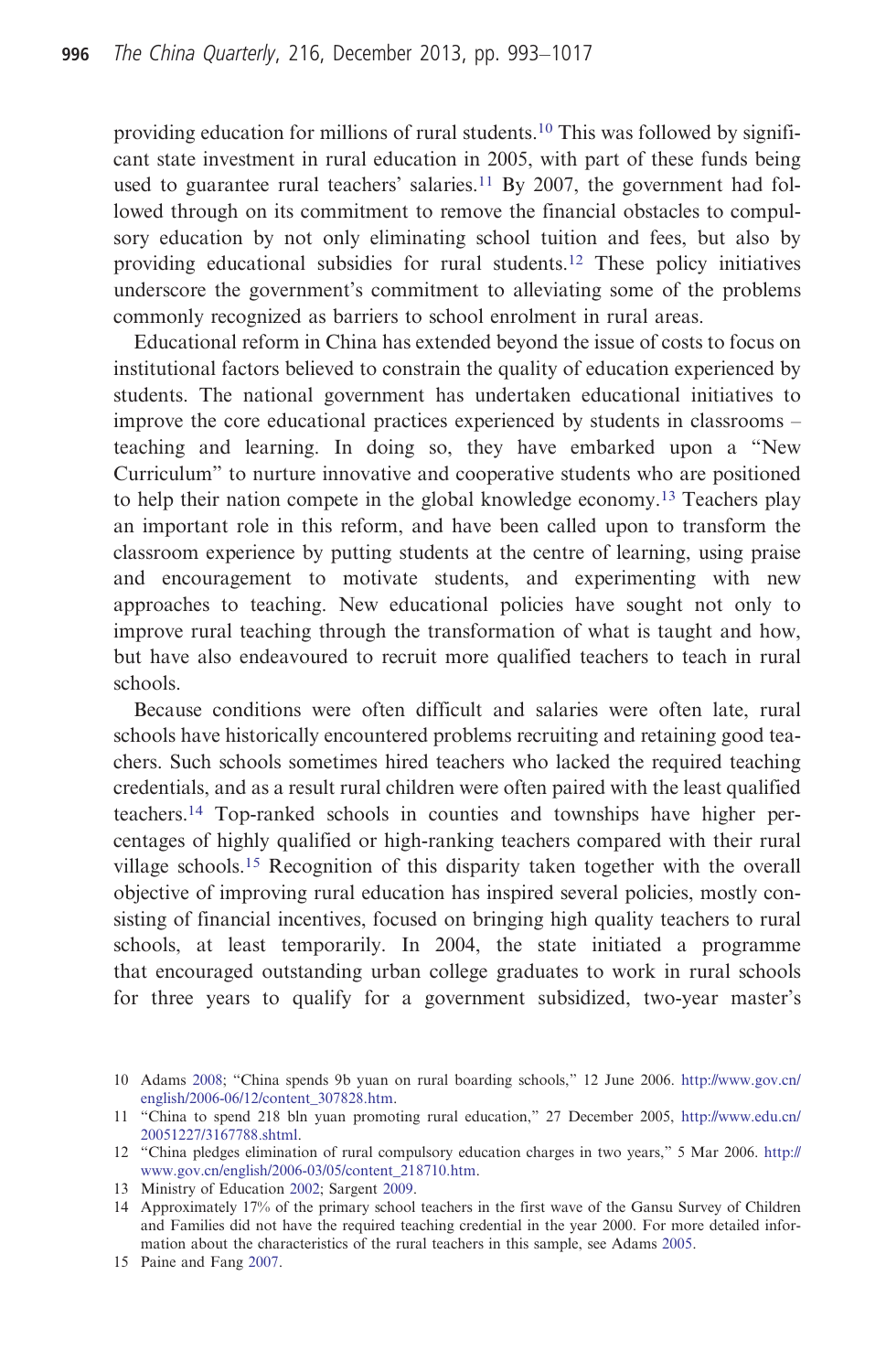degree.<sup>16</sup> In 2006, the amended compulsory education law began requiring urban teachers to work in rural schools to become eligible for job promotions.17 In 2007, the Chinese government pledged its support for trainee teachers at the top six teaching universities to receive tuition waivers, if the student agreed to work at a primary or middle school for at least ten years and spend the first two years in a rural school.<sup>18</sup> In addition to state recruitment efforts, Teach for China (Zhongguo jiaoyu xingdong 中国教育行动) and other private organizations rigorously recruit high-achieving, new college graduates to rural schools. Specifically, Teach for China places these college graduates in full-time, two-year teaching commitments at high poverty, rural schools.<sup>19</sup> While new college graduates and experienced urban teachers will likely arrive at rural schools armed with deeper knowledge of the subjects they teach and more pedagogical training, these qualifications alone may not transform rural education. The educational expectations held by teachers for their rural students also affect the quality of students' classroom experiences, and ultimately, students' educational attainment.<sup>20</sup>

#### Teacher Expectations

In rural China, teacher expectations primarily influence educational attainment through two mechanisms: parental expectations and student academic selfconcept. Research in rural China suggests teachers uniquely influence student outcomes by aligning parental beliefs of a student's academic potential with their expectations.<sup>21</sup> Rural parents, who believe children's academic learning is the educator's responsibility, consider the teacher's opinions on academic matters as those of an expert. Their unfamiliarity with the school system further reinforces the respect accorded to teachers' assessment of students and viewpoints on schooling.<sup>22</sup> Through official home visits with rural families and informal conversations, teachers convey their opinion of a child's progress and potential, influencing parental aspirations for their child.<sup>23</sup> Strikingly, when parents and teachers hold different beliefs, parents are likely to adopt the teacher's viewpoint and advice.<sup>24</sup> For example, separate analysis of survey data from Gansu demonstrates that high teacher expectations for rural primary school students are associated with high parental expectations four years later, even after controlling for

24 Kong 2008; Chi and Rao 2003.

<sup>16</sup> "China inspires urban teachers to work for rural schools," 7 March 2006. [http://www.gov.cn/english/](http://www.gov.cn/english/2006-03/07/content_221720.htm) [2006-03/07/content\\_221720.htm.](http://www.gov.cn/english/2006-03/07/content_221720.htm)

<sup>17</sup> Standing Committee of the Tenth National People's Congress. "Compulsory education law of the People's Republic of China," Order No. 52. Beijing, 29 June 2006.

<sup>18</sup> "Wen calls for dedication to rural education," 11 September 2010. [http://www.chinadaily.com.cn/china/](http://www.chinadaily.com.cn/china/2010-09/11/content_11289312.htm) [2010-09/11/content\\_11289312.htm](http://www.chinadaily.com.cn/china/2010-09/11/content_11289312.htm).

<sup>19</sup> See "Teach for China," [http://www.tfchina.org/,](http://www.tfchina.org/) accessed 2 August 2011.

<sup>20</sup> Brophy and Good 1974; Sewell and Hauser 1980; Alexander et al. 1987; Alexander et al. 1975.

<sup>21</sup> Kong 2008; Hannum and Adams 2007.

<sup>22</sup> Chi and Rao 2003.

<sup>23</sup> Kong 2008.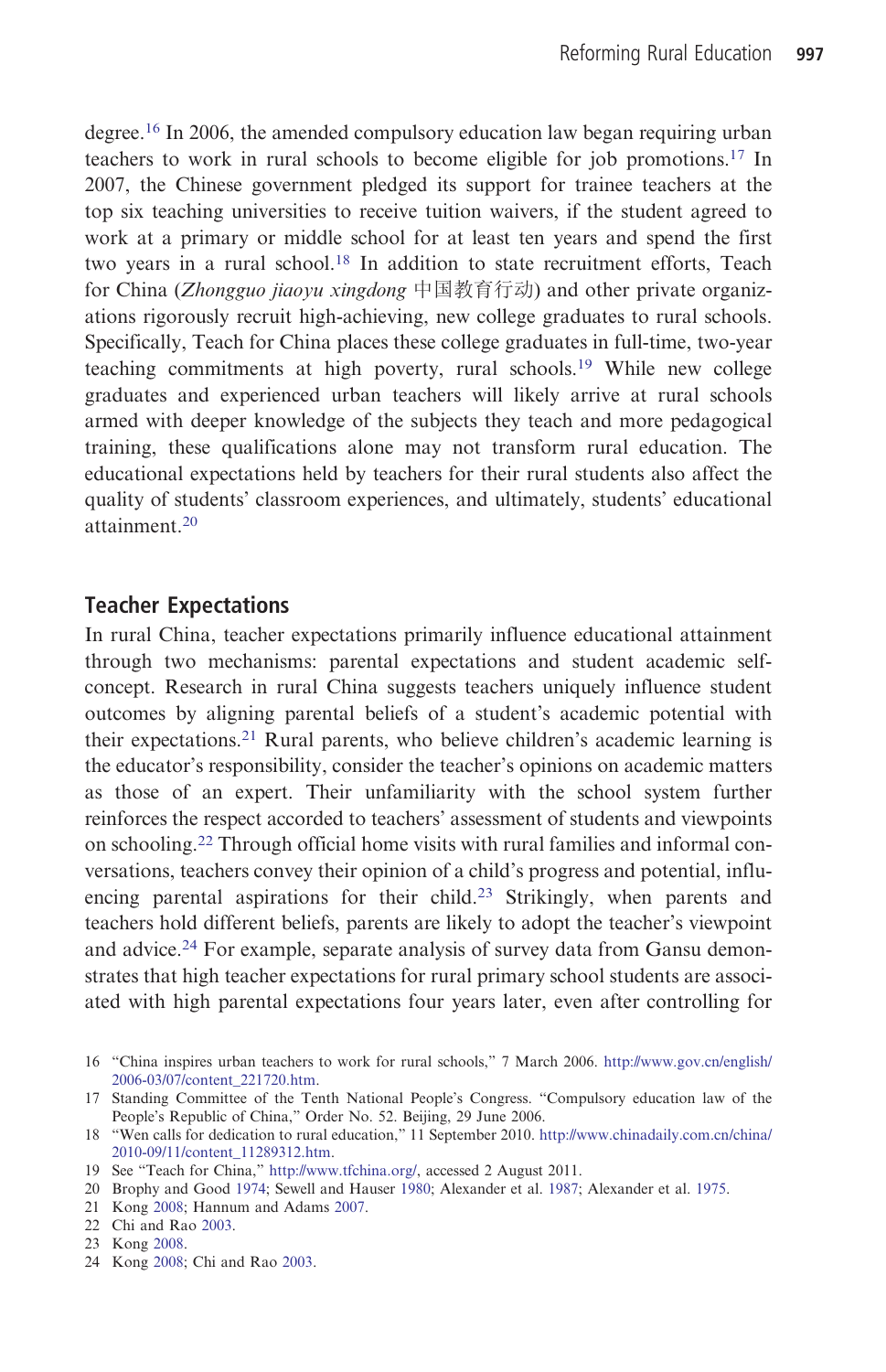student academic performance.<sup>25</sup> Just as important, a longitudinal analysis demonstrates that parents' early educational expectations are strong predictors of children's chances of staying in school, completing compulsory education, and graduating from secondary school.<sup>26</sup> Parental expectations exert a strong influence on students' expectations, academic competency and performance.<sup>27</sup>

Teacher expectations are also a socializing influence on the formation of students' educational attitudes and academic self-concept, which predict school attainment.<sup>28</sup> As teachers behave in accordance with their academic expectations toward each child, the academic self-concept of a student – or how a student perceives his or her academic ability compared to others – develops in relation to a teacher's beliefs about the child's academic potential.<sup>29</sup> Student–teacher interactions, thus, lead students to view themselves as their teachers perceive them.<sup>30</sup> In the Chinese context, the same teacher usually educates a cohort for multiple years, teaching until graduation or passing the cohort to another teacher at a higher grade level.<sup>31</sup> The prolonged duration of a student-teacher pairing and student exposure to the same teacher increases the likelihood that Chinese students adjust their academic self-concept to their teacher's expectations. Furthermore, Chinese students from rural and other stigmatized backgrounds are likely more susceptible to teacher expectation effects.

Low status youth are particularly sensitive to teacher expectations, compared to parents' aspirations, because of their inclination to identify with teachers in educational matters and to regard the teacher as a role model.<sup>32</sup> It is probable that teacher expectations more significantly impact the following subset of Chinese rural students: girls, those from low income households, ethnic minorities and those from other disadvantaged groups. US-based research conducted on low status youth consistently finds students from stigmatized groups respond more strongly to teacher perceptions of student ability compared to their high status peers.<sup>33</sup> Children with multiple disadvantages are more vulnerable to teacher perceptions than single-disadvantaged peers.<sup>34</sup>

In short, rural educational reforms prioritize raising school quality by improving teacher skills and pedagogy – most often through recruiting teachers with these qualities. However, our synthesis of previous research suggests that teacher qualifications alone may be insufficient to improve rural education for all students. Teachers' educational expectations for rural youth also affect students' experiences in the classroom, and ultimately, educational attainment. The state's

28 Sewell and Hauser 1980; Alexander et al. 1975.

- 30 Brophy and Good 1974.
- 31 Wang 2003.
- 32 Kleinfeld 1972; Casteel 1997.
- 33 Jussim et al. 1996; Slaughter and Epps 1977.
- 34 Jussim et al. 1996.

<sup>25</sup> Hannum and Adams 2007.

<sup>26</sup> Zhang 2012.

<sup>27</sup> Benner and Mistry 2007; Goyette and Xie 1999.

<sup>29</sup> Kleinfeld 1972.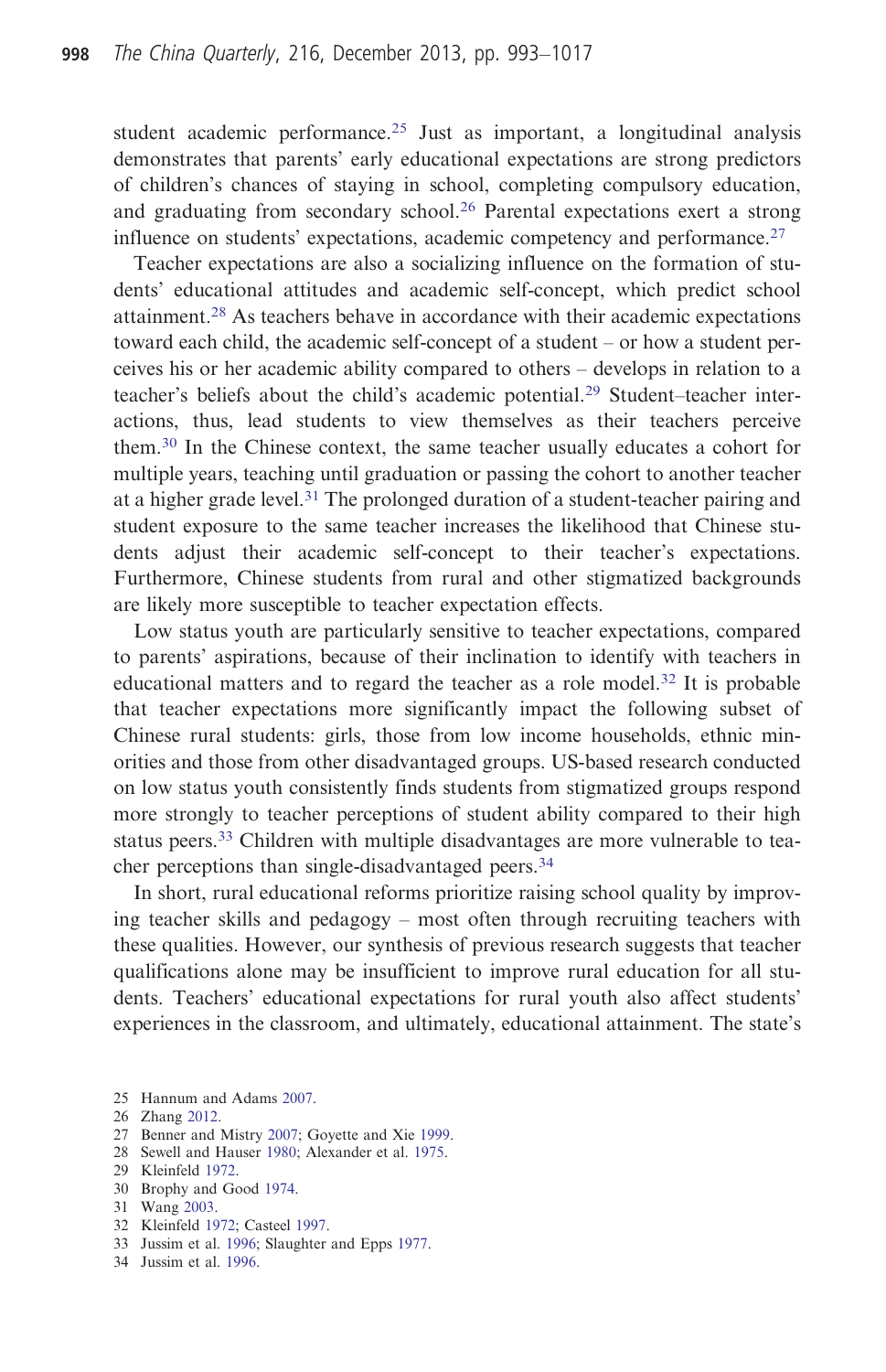focus on teachers to transform rural education raises important questions about teacher expectations that inform classroom experiences, and about whether student and teacher characteristics condition teacher expectations.

#### Data and Methodological Approach

This article employs data from the Gansu Survey of Children and Families (GSCF), a longitudinal, multi-level study that examines rural children's welfare in Gansu Province, an inland province in north-western China with relatively high levels of illiteracy, widespread poverty and low rates of economic growth. In 2000, the GSCF-1 drew a representative sample of 2,000 rural children aged 9 to 12 in 20 counties. The sampling strategy included a multi-stage, cluster design with random selection procedures at the county, township and village level. At the final selection stage, 20 children were sampled from a birth roster in each of the 100 selected villages. For each child, data from linkable questionnaires of mothers, fathers, teachers, school administrators and village leaders were collected. Follow-up waves were conducted in 2004, 2007 and 2009.

We analyse data from the 2000 and 2007 waves of the GSCF to answer our research questions. To improve the comparability of the sample across years, we limit the analyses to children who were in grade three or higher in 2000.<sup>35</sup> Those at or beyond the third grade level should have finished compulsory education by 2007 and have had opportunity to enter post-compulsory schooling if they continued schooling at the expected rate. In our analyses, we use items from the child, household, homeroom teacher, and school administrator questionnaires to examine the predictors of teacher expectations in 2000. The outcome, teacher educational expectation,<sup>36</sup> is based on teacher response to the question, "What grade level do you estimate this child can attain?"

Student characteristics that may condition the formation of teacher expectations for rural student include gender, academic achievement, family wealth and teacher's evaluation of a student's non-academic behaviour. Operationalized as the teacher's perception of student maturity, an educator's evaluation of student non-academic behaviour has been empirically linked with academic expectations in prior research.<sup>37</sup> Teacher characteristics that may condition the formation of expectations include the teacher's connection with the community, operationalized as an educator's local origins and farm work participation. Previous research suggests that teachers who are from the same village and who engage in farm work as well as teaching are likely to possess stronger

<sup>35</sup> We also limit the study to those 960 students who took the GSCF mathematics examination, which ensured an unbiased measure of student academic ability with respect to teacher expectations.

<sup>36</sup> Since the late 1970s, both level of education and educational type differentiate students who attend school for the same number of years. Whether students enrol in the academic or vocational track following the state-mandated, nine-year compulsory schooling is the main educational marker and more accurately indicates consequent life trajectory opportunities in the Chinese context.

<sup>37</sup> Alexander et al. 1987; Clifton 1981; Kedar-Voivodas 1983.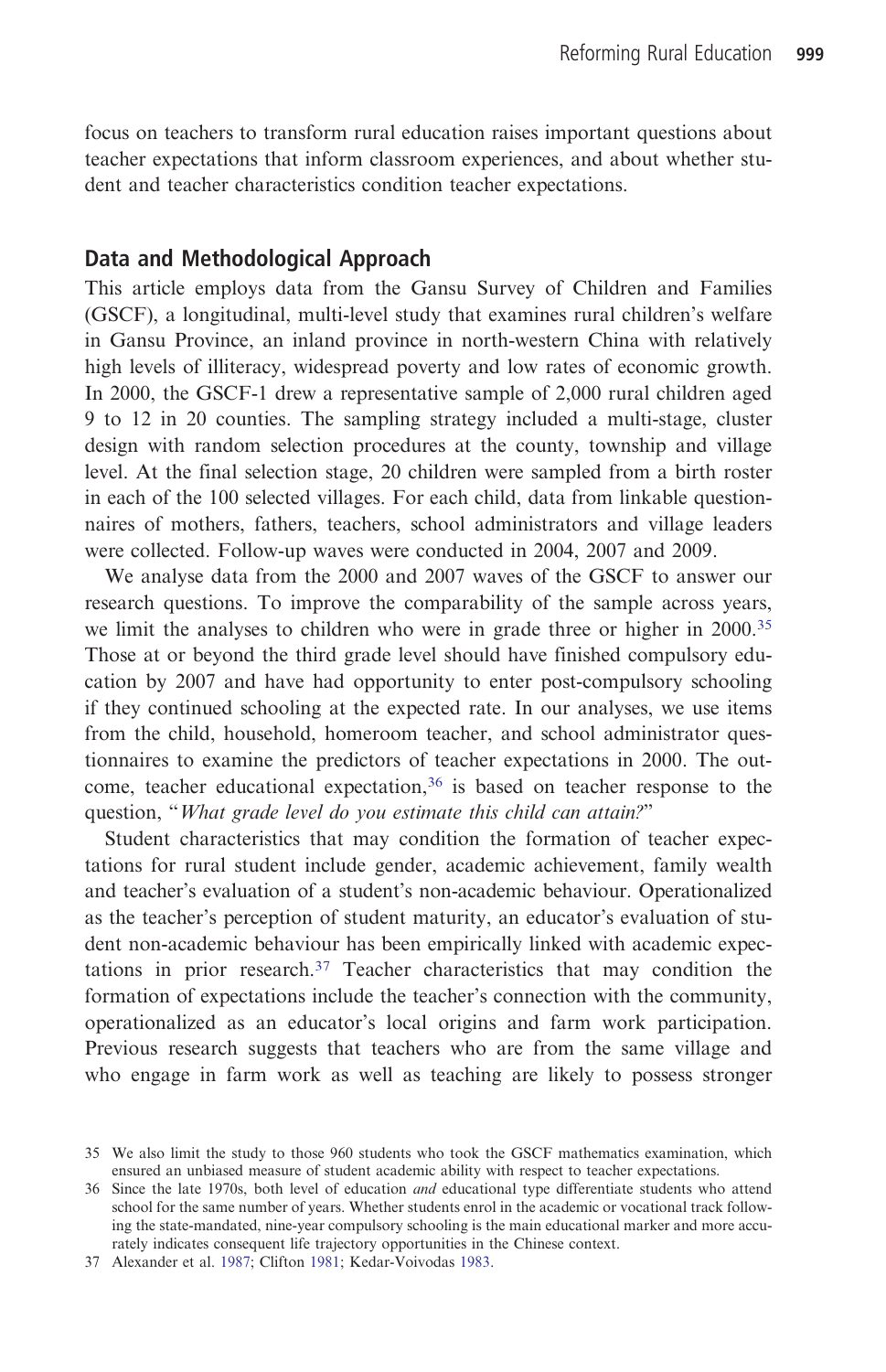community ties.<sup>38</sup> Moreover, rural students with local teachers are significantly more likely to have higher student aspirations, better language scores, and higher self-reporting of regularly completing homework.<sup>39</sup> Such a finding suggests local teachers provide a type of motivation that non-local teachers do not and hold higher expectations for students. Local origins may condition beliefs through "native place" background congruence between students and local teachers, who share the same familial roots as the communities from which their students originate.40 We also consider measures of professional background and teaching ability, by including teacher educational attainment, years of teaching the particular student, and rank. Certified teachers are evaluated on a yearly basis and, based on these evaluations, promoted through a ranking system that recognizes teachers for their teaching ability and skills.<sup>41</sup> Characteristics of professional experience, including more teaching experience and higher educational attainment, are strongly linked to lower teacher expectations.<sup>42</sup> In addition, because research suggests that teacher beliefs concerning their own effectiveness are an important determinant of expectations towards students, we include a variable measuring teacher efficacy – a teacher's belief in his/her skill to competently teach and maintain order in the class.<sup>43</sup> We also incorporate controls for classroom and school characteristics that are correlated with teacher expectations, such as class size and two measures of school quality (the percentage of dilapidated classrooms and school per-pupil-expenditure).<sup>44</sup> Table 1 displays descriptive statistics for all of the variables used in our analyses.

The analysis proceeds in three parts. First, we examine teachers' early expectations for students in 2000, looking for differences associated with student origin and teacher background characteristics. Next, we use a generalized estimating equation approach to model the determinants of teacher expectations.<sup>45</sup> All standard errors are adjusted to take into account clustering at the teacher level, since a proportion of surveyed students were assigned to the same teacher. In the final

- 39 Hannum and Park 2007.
- 40 The concept of Chinese "native place" ethnicity refers to a place-based identity, which develops from a strong sense of belonging to one's native place and fosters a strong sense of group solidarity. While scholars have primarily focused on urban centres as a context in which "native place" ethnicity emerges among migrants, we consider the operation of this social identity in villages where those who are "not native" migrate. Works in this genre include Ma and Xiang 1998, Honig 1992.
- 41 Wang 2003.
- 42 Ross 1998; Bognar 1983.
- 43 Warren 2002; Soodak and Podell 1998; Ross 1998.
- 44 Jussim et al. 1998.

<sup>38</sup> Sargent and Hannum 2005.

<sup>45</sup> We employ a multinomial logit specification: Pr  $(y = m|\mathbf{x}) = \exp(\mathbf{x}\beta_{m|b}) / \sum_{i=1}^{J} \exp(\mathbf{x}\beta_{jlb})$  where J denotes the number of alternative categories for teacher expectations, the dependent variable. In this analysis,  $J = 4$ : if the child does not finish compulsory education, only finishes compulsory education, enrols in post-compulsory vocational, or enrols in post-compulsory academic schooling. b is the baseline (or reference) category. *m* represents the specific alternative categories. The multinomial logit model, which can be considered as simultaneously estimated binary logits for all comparisons among alternative categories, uses a different sample for each logit estimation. Coefficients are converted into relative risk ratios (rrr) by exponentiating them. The rrr is the "relative risk" or, for a unit change in x, the probability of outcome  $A$  versus outcome  $B$  is expected to change by the rrr factor.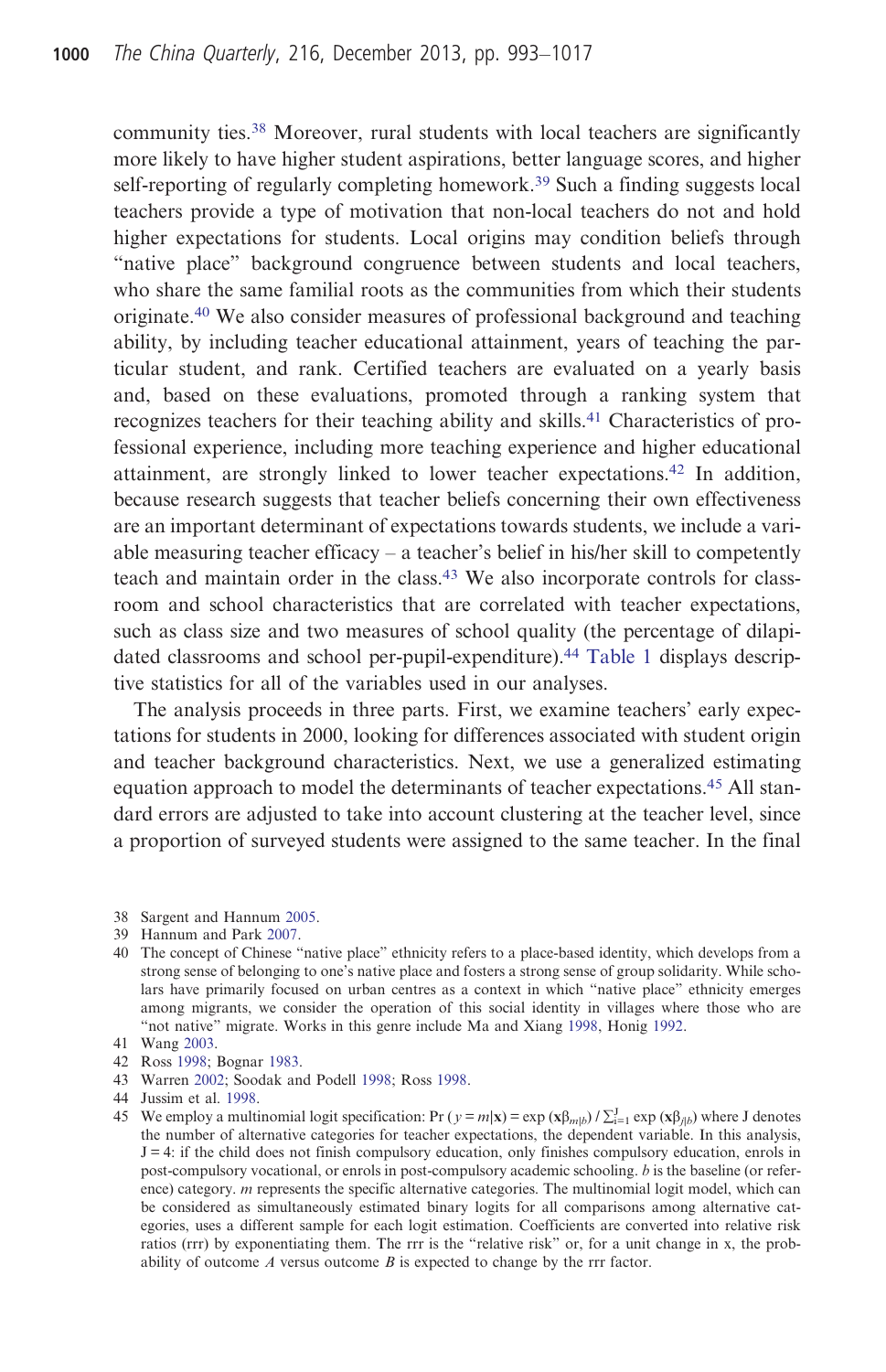#### Table 1: Descriptive Statistics of School, Class, Teacher, Family and Student Characteristics Influencing Teacher Expectations in Rural Gansu, 2000 (standard deviation)

| <b>Variable</b>                                                                                                                                                                          | No. of<br>Cases | Mean or<br><b>Proportion</b> | <b>SD</b> |
|------------------------------------------------------------------------------------------------------------------------------------------------------------------------------------------|-----------------|------------------------------|-----------|
| Outcome Variable<br>Teacher expectation of student (2000)                                                                                                                                | 584             | 3.19                         | (1.02)    |
| $(1 = Will not finish complexity education,$<br>$2 =$ Will only finish compulsory education,<br>$3$ = Will enrol post-compulsory vocational,<br>4 = Will enrol post-compulsory academic) |                 |                              |           |
| Student characteristics                                                                                                                                                                  |                 |                              |           |
| Child's gender ( $1$ = female, $0$ = male)                                                                                                                                               | 584             | .48                          | (.50)     |
| Mother's education (years)                                                                                                                                                               | 584             | 4.18                         | (4.17)    |
| Family logwealth quintile <sup>1</sup>                                                                                                                                                   | 584             | 3.02                         | (1.40)    |
| Child's academic ability <sup>ii</sup>                                                                                                                                                   | 584             | .23                          | (.97)     |
| Teacher-report of student maturity <sup>111</sup>                                                                                                                                        | 584             | .026                         | (.46)     |
| Teacher characteristics                                                                                                                                                                  |                 |                              |           |
| Teacher is local                                                                                                                                                                         | 584             | .36                          | (.48)     |
| Teacher engages in farm work                                                                                                                                                             | 584             | .50                          | (.50)     |
| Teacher gender $(1 = male, 0 = female)$                                                                                                                                                  | 584             | .67                          | (.47)     |
| Teacher rank                                                                                                                                                                             |                 |                              |           |
| Intern                                                                                                                                                                                   | 584             | .060                         | (.24)     |
| Level 1                                                                                                                                                                                  | 584             | .46                          | (.50)     |
| Level 2                                                                                                                                                                                  | 584             | .24                          | (.43)     |
| High Rank                                                                                                                                                                                | 584             | .11                          | (.32)     |
| Teacher's age                                                                                                                                                                            | 584             | 35.22                        | (10.01)   |
| Teacher efficacy <sup>iv</sup>                                                                                                                                                           | 584             | .88                          | (.33)     |
| Years of teaching the target child                                                                                                                                                       | 584             | 1.90                         | (1.10)    |
| Total years of teaching                                                                                                                                                                  | 584             | 14.72                        | (9.31)    |
| Level of teacher's educational attainment $v$                                                                                                                                            |                 |                              |           |
| Finished compulsory education only (lower<br>secondary)                                                                                                                                  | 584             | .21                          | (.41)     |
| Upper secondary                                                                                                                                                                          | 584             | .56                          | (.50)     |
| Tertiary education                                                                                                                                                                       | 584             | .22                          | (.42)     |
| Controls: Class and school teaching experiences                                                                                                                                          |                 |                              |           |
| Log (per pupil expenditure) <sup>vi</sup>                                                                                                                                                | 584             | 28.01                        | (38.40)   |
| School percentage of dilapidated classrooms <sup>vii</sup>                                                                                                                               | 584             | .17                          | (.28)     |
| Class size                                                                                                                                                                               | 584             | 37.80                        | (12.83)   |

Notes:

i Total value of house, equipment and durable goods.

ii Normalized score for maths test administered during the first-wave survey (2000). Exams were developed to be age-appropriate for a child's mathematical level. Grade 1, 2, 3 students were given one exam, while Grade 4, 5, 6 students took another exam.

iii A 19-item scale in which teacher evaluated target child's non-academic behaviour in the classroom by reporting on the frequency of target child's behaviour over the past three months. The items, such as "cries a lot," "is helpful to others," covered the child's concentration, confidence, class participation and mood. The alpha reliability of the student maturity scale was 0.7883.

iv "I think that the students in my class will be successful" (strongly agree, agree, disagree, strongly disagree). High teacher efficacy was coded to be "agree" and "strongly agree."

v Only 2 teachers among 950 did not complete compulsory education (middle school), so we did not utilize this educational level as an analytical category.

vi Total school expenditure divided by the total student population. School expenditures include: management expenses, teacher wages, student scholarships, school maintenance, water, electricity, heating, library, physical education, lab equipment and other school-related expenses. A proxy for school quality.

vii Classrooms that do not meet safety standards as reported by school principal.

Source:

GSCF 2000.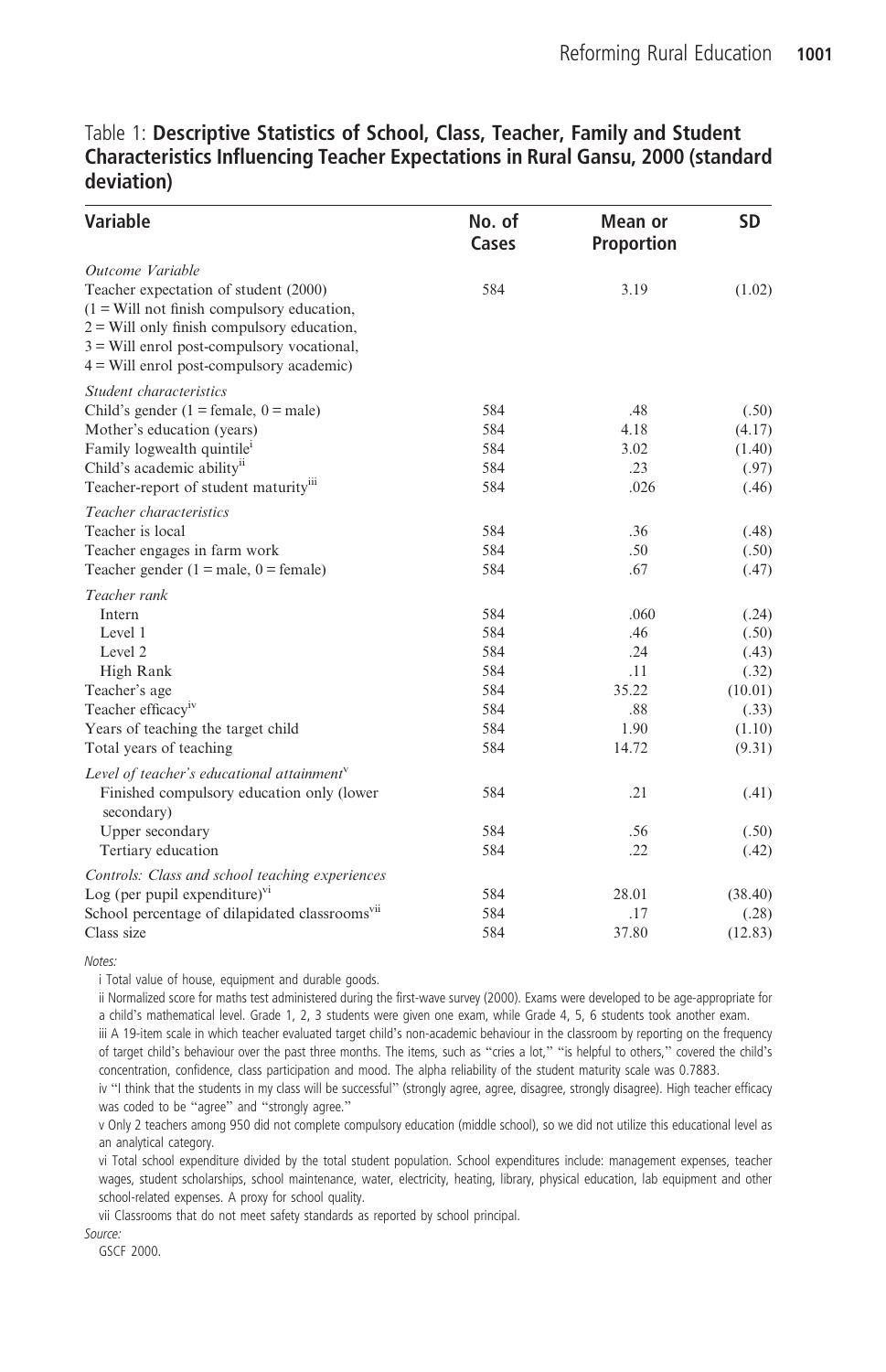portion of the analyses, we exploit the data's longitudinal nature to examine the accuracy of teacher expectations by comparing teachers' early expectations for rural students (2000) with the students' actual level of school completion in 2007. This approach allows us to identify expectation patterns of overestimation or underestimation in student potential.

#### Research Findings: Teacher Expectations for Rural Youth

What kind of early educational expectations did teachers have for rural students in 2000? Did teacher expectations differ according to student or teacher background characteristics?

Figure 1 presents the percentage of teacher expectations in 2000 by level of expected student attainment. Perhaps surprisingly, the majority of rural children had teachers who had relatively high early expectations for them. Ninety-four per cent of the students' homeroom teachers expected them to complete compulsory or enrol in post-compulsory education. Over half of the teachers expected students to enrol in either academic or vocational post-compulsory schooling. Interestingly, of those students with teachers who expected them to complete some kind of post-compulsory education, a comparatively low percentage of teachers expected their students to complete post-compulsory vocational schooling – only eight per cent. Negative cultural stereotypes of manual labour work, as well as the social reality that vocational education eliminates opportunity for youth to enter higher education, may underlie teachers' unfavourable attitudes toward vocational schooling.<sup>46</sup> The disadvantages of vocational schooling are further exacerbated by the economic reality that this educational track is more expensive than academic schooling and often does not improve employment opportunities.<sup>47</sup>

While these descriptive patterns provide a generally optimistic picture of teachers' expectations for rural students, it is unclear whether teachers hold high expectations for *all* students. In fact, the generally high expectations may mask differences in teacher expectations that are associated with student origin. For instance, teachers may hold lower educational expectations for poor students, on average. It is also possible that teachers' own background characteristics shape their views about the educational potential of rural students. Table 2, which displays teacher expectations by selected student and teacher characteristics, provides a more complex description of teacher expectations.

A careful examination of Table 2 indicates that teachers' expectations for rural students may be conditioned by both student and teacher characteristics, thus suggesting high expectations are targeted towards specific types of rural children (i.e. male, rich) and develop in relation to particular teacher-related factors. For

<sup>47</sup> Yang 1998; Tsang 1997.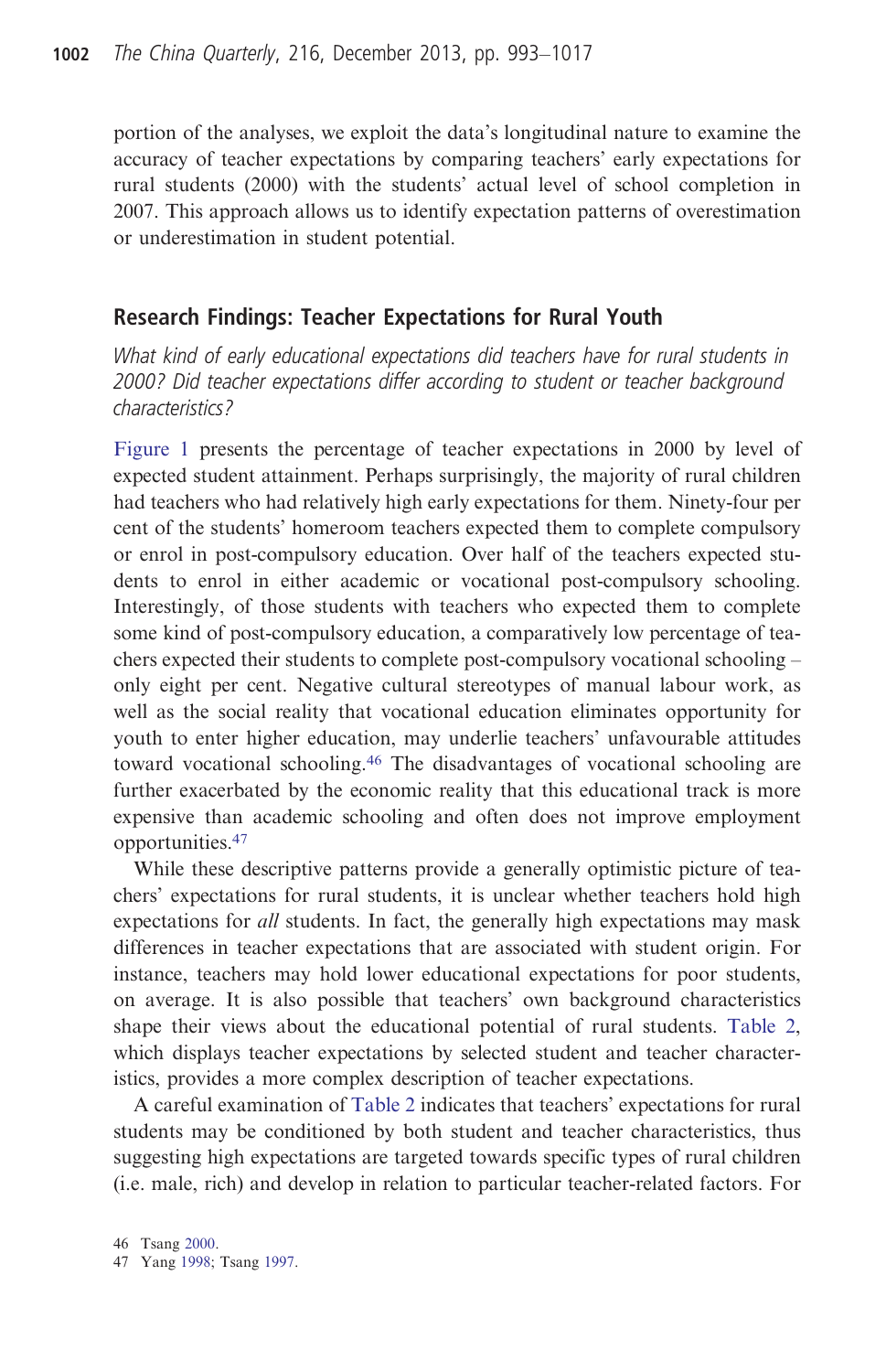

Figure 1: Teachers' Early Expectations for Rural Students

example, teachers held different educational expectations for male and female students; 61.3 per cent of male students' teachers expected them to attain academic post-compulsory education compared to only 54.8 per cent of female students' teachers. Similarly, a greater percentage of teachers of students from the wealthiest quintile of families expected their students to complete some kind of post-compulsory education (71.5 per cent) compared with the teachers of students in the poorest quintile (63.2 per cent). Not surprisingly, a greater percentage of teachers of students who demonstrated high maths achievement also expected the students to complete post-compulsory education. Each of these examples suggests that teachers may not have equally high expectations for all rural students, but instead hold higher expectations for male students, rich students and high performing students.

The data displayed in Table 2 indicates that teacher expectations for students are shaped by teachers' background characteristics as well. Most strikingly, teachers who were born in the local area had higher expectations for students than teachers who were born outside of the area. Specifically, a greater percentage of local teachers expected students to acquire a post-compulsory academic education while greater percentages of non-local teachers expected students to only finish compulsory education or not even finish compulsory education. Teachers of local origins are "native" to the village in which they teach, and feel attachment to the community in which their family has ancestral roots. As noted, these findings are particularly important because rural parents and students may be especially susceptible to their teachers' expectations for their educational futures. Even more importantly, teachers who underestimate a student's potential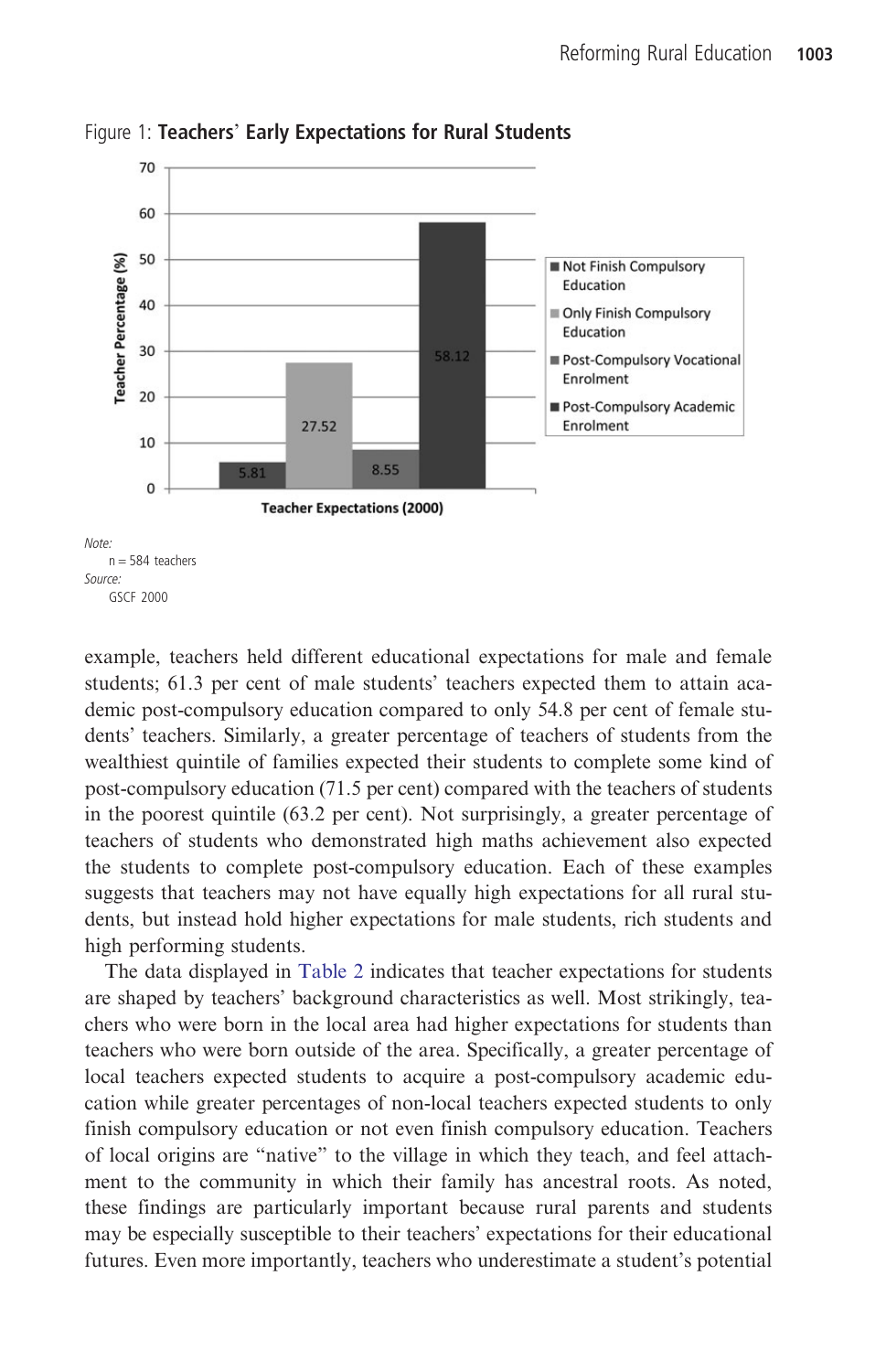|                         | Not finish<br>Compulsory | Only finish<br>Compulsory | Post-compulsory<br><b>Vocational</b> | <b>Post-compulsory</b><br>Academic |
|-------------------------|--------------------------|---------------------------|--------------------------------------|------------------------------------|
| Student characteristics |                          |                           |                                      |                                    |
| Gender                  |                          |                           |                                      |                                    |
| Male                    | $4.3\%$                  | 26.9%                     | $7.5\%$                              | 61.3%                              |
| Female                  | 7.2%                     | 28.3%                     | 9.7%                                 | 54.8%                              |
| Family wealth           |                          |                           |                                      |                                    |
| Poorest                 | $9.4\%$                  | $27.4\%$                  | $5.1\%$                              | 58.1%                              |
| 2nd quintile            | $5.1\%$                  | $30.0\%$                  | 6.8%                                 | 58.1%                              |
| 3rd quintile            | $6.8\%$                  | 30.5%                     | 8.4%                                 | 54.2%                              |
| 4th quintile            | 4.3%                     | 24.1%                     | $9.5\%$                              | 62.1%                              |
| Wealthiest              | 2.6%                     | 25.9%                     | 12.9%                                | 58.6%                              |
| Maths achievement       |                          |                           |                                      |                                    |
| Low score               | 7.6%                     | 32.0%                     | 8.1%                                 | 52.3%                              |
| Medium score            | 6.6%                     | 28.3%                     | 6.6%                                 | 58.6%                              |
| High score              | 2.7%                     | 22.2%                     | 11.1%                                | 64.0%                              |
| Teacher characteristics |                          |                           |                                      |                                    |
| Teacher origins         |                          |                           |                                      |                                    |
| Local community         | $3.4\%$                  | 24.9%                     | $7.2\%$                              | 64.6%                              |
| Not local               | $6.9\%$                  | 29.1%                     | 9.3%                                 | 54.7%                              |
| Teacher education       |                          |                           |                                      |                                    |
| Middle school           | 6.6%                     | 26.5%                     | 6.6%                                 | 60.3%                              |
| Secondary school        | $5.5\%$                  | 30.4%                     | 7.2%                                 | 56.8%                              |
| Post-secondary          | $5.2\%$                  | 21.6%                     | $13.4\%$                             | 59.7%                              |
| Teacher efficacy        |                          |                           |                                      |                                    |
| High efficacy           | $5.5\%$                  | 26.3%                     | $9.2\%$                              | 59.1%                              |
| Low efficacy            | $7.0\%$                  | 36.6%                     | 4.2%                                 | 52.1%                              |
| Source:                 |                          |                           |                                      |                                    |

Table 2: Teacher Expectations by Rural Student Characteristics and Teacher Background Characteristics (n = 584)

GSCF 2000.

contribute toward the under-development of the student, rural society and the nation.

## What student and teacher characteristics condition early teacher expectations for rural students?

In this section we estimate multinomial logit models to investigate teacher expectations as a function of student and teacher characteristics, controlling for teaching conditions in the classroom and school.48 We explore whether teachers hold lower educational expectations for poor students when compared with wealthier students; whether non-local educators hold lower expectations for rural students;

<sup>48</sup> We choose to use a multinomial logit model for two reasons. First, within the Chinese context, postcompulsory vocational and academic educations are fundamentally distinct from each other and do not co-exist on an ordered educational continuum. Second, the four teacher expectation categories are statistically distinguishable from each other.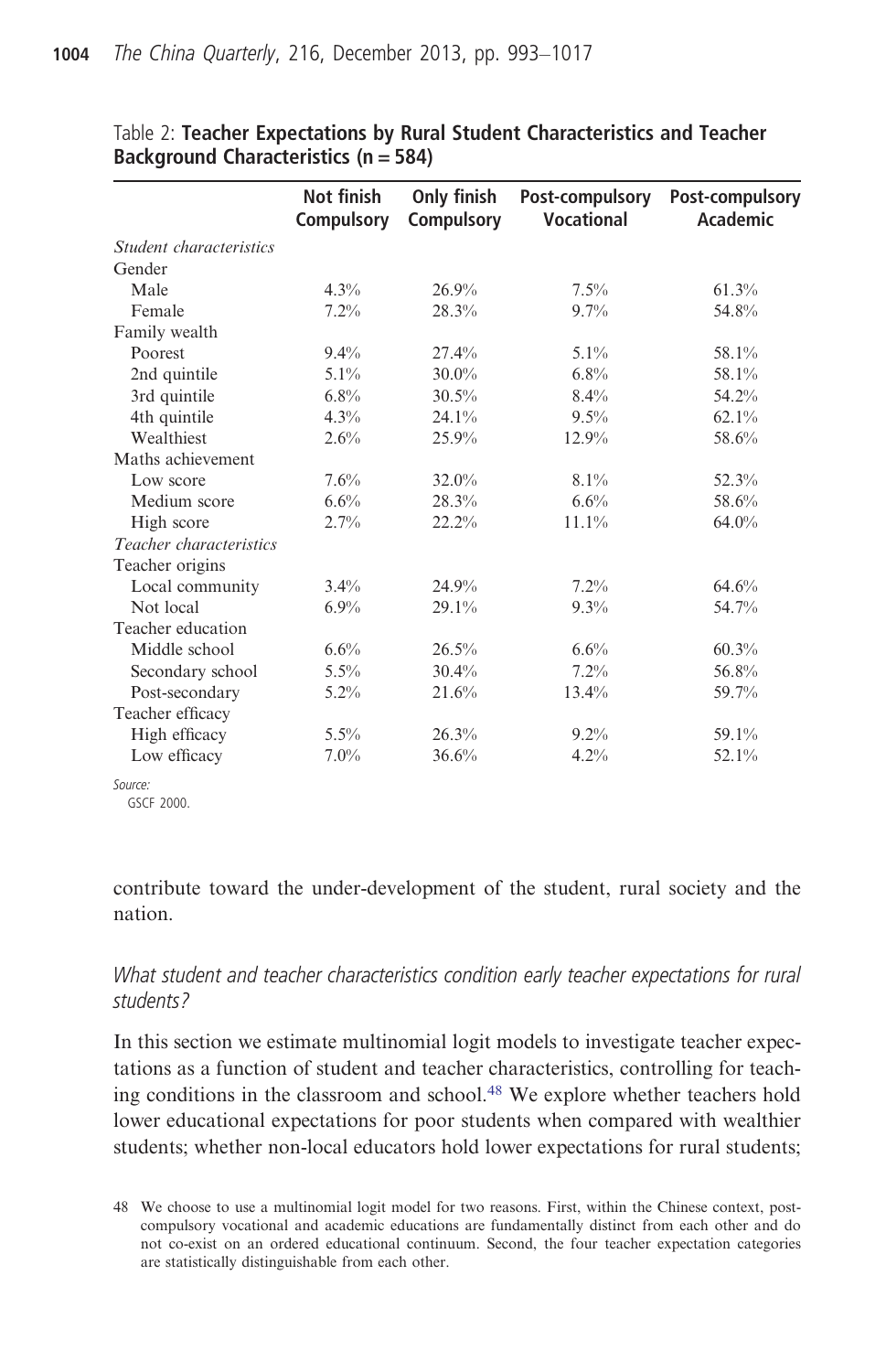and whether a teacher's professional background conditions expectations. Table 3 displays relative risk ratios<sup>49</sup> for the statistically preferred model.<sup>50</sup>

The results confirm that student characteristics, such as gender, family wealth and academic performance, as well as teacher assessment of student maturity, are associated with teacher expectations for students. First, teachers are more likely to have lower expectations for female students. The relative risk of a female being expected to not finish compulsory schooling, rather than only finish compulsory education, increases by a factor of two compared to those of a male. Similarly, compared to a male, the relative risk that a teacher expects a student to not finish compulsory schooling compared to post-compulsory vocational enrolment increases by a factor of 2.4 for a female. The gender bias in teacher expectations is even more pronounced when examining the risk that a teacher expected a student to not finish compulsory schooling rather than post-compulsory academic enrolment – the relative risk of a female student compared to a male is nearly four times greater. Second, our findings also suggest teachers are more likely to hold lower educational expectations for poor students. For example, compared to a poor child, the relative likelihood of a teacher expecting a wealthy child in the highest income quintile to enrol in post-compulsory academic schooling compared to not finish compulsory education increases by a factor of 4.5. For a child in the top household quintile, the relative likelihood of having the teacher expect the child to enter post-compulsory vocational track than not finish compulsory education are greater by a factor of eight compared with a child in the bottom quintile. Moreover, our analyses reveals that an additional dimension of social origin, mother's education, to have a small, but significant, influence on teacher expectations. Each additional year of schooling that a student's mother has is associated with higher expectations. For example, the relative likelihood of a teacher expecting a student to enrol in post-compulsory academic education compared with not completing compulsory education increases by eight per cent for every additional year of education attained by the student's mother.

- 49 The relative risk ratio refers to the probability of a teacher holding a non-reference expectation (only finish compulsory education, enrol in post-compulsory vocational track, or enrol in post-compulsory academic schooling) compared to the probability of a teacher holding reference expectation (not to finish compulsory education). A relative risk ratio greater than one suggests the probability of a teacher holding a non-reference expectation relative to the probability of holding the reference expectation increases as a variable changes (for a binary characteristic) or increases, holding all other variables constant; in essence, a teacher is more likely to hold a non-reference expectation compared to the reference expectation. If the relative risk ratio is less than one, a teacher is *less* likely to hold a non-reference expectation compared to the reference expectation as the variable changes, holding all other variables constant. If the relative risk ratio is one, a teacher is *equally* likely to hold a non-reference expectation compared to the reference expectation as the variable changes, holding all other variables constant.
- 50 All models include robust variance estimators to correct for non-independence of observations at the teacher level, since two or more students may have the same teacher. Robust variance estimators preclude use of traditional goodness-of-fit measures, such as likelihood ratio tests. Consequently, the best fitting model was empirically determined by i) conducting Wald tests to identify significant variables for the preferred model, ii) comparing fit statistics for two alternative models to identify the preferred model. Results from both methods lead to the same preferred model. The preferred model's Pseudo  $R^2$  is 0.17 and log likelihood is -507.85.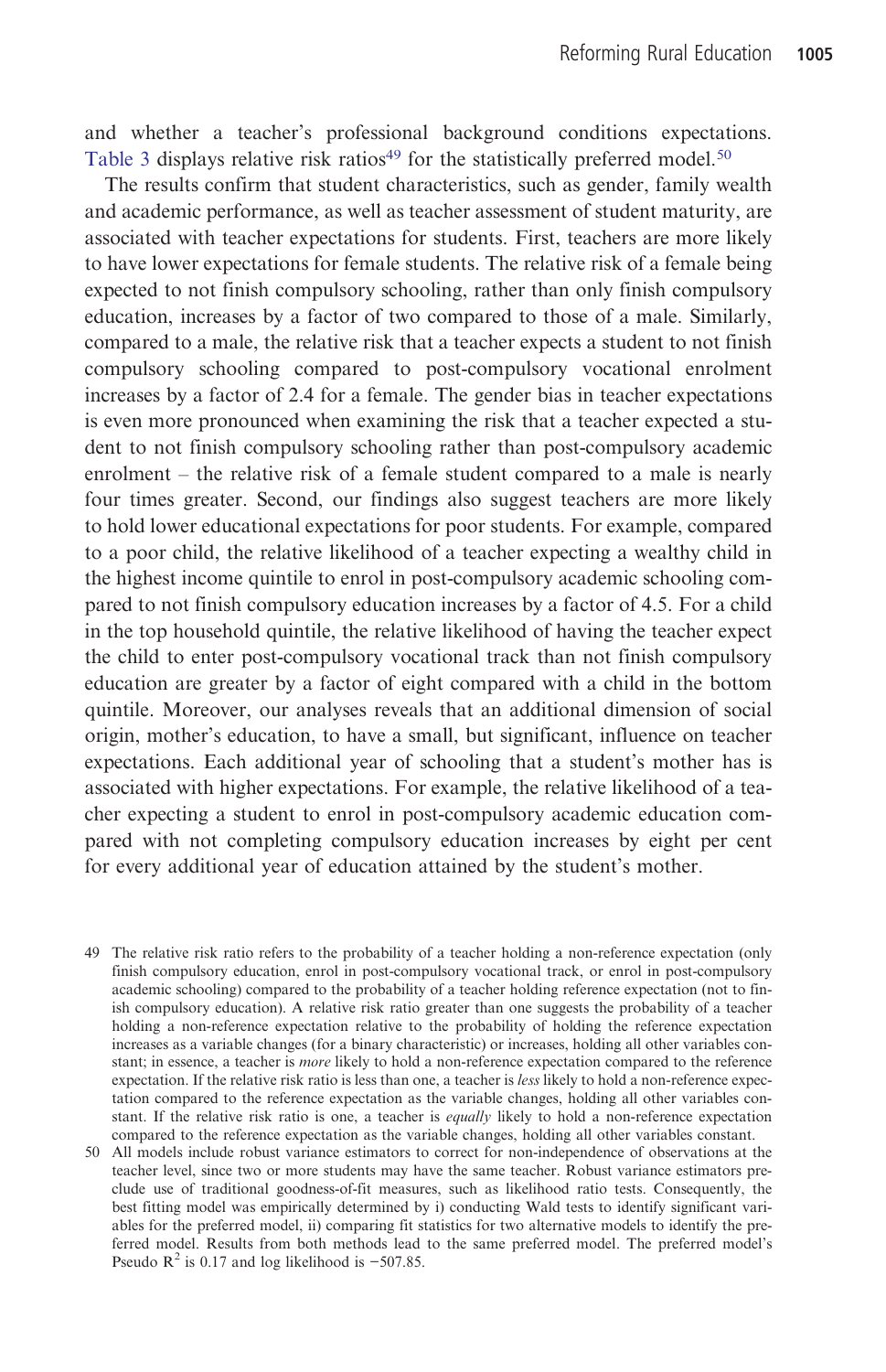|                                      | Only finish                 | <b>Vocational vs</b> | <b>Academic vs</b> |
|--------------------------------------|-----------------------------|----------------------|--------------------|
|                                      | compulsory vs not<br>finish | not finish           | not finish         |
| Student characteristics              |                             |                      |                    |
| Child is female                      | $0.481*$                    | $0.416**$            | $0.255***$         |
|                                      | (0.147)                     | (0.118)              | (0.090)            |
| Mother's years of education          | 1.038                       | 1.098**              | $1.084***$         |
|                                      | (0.030)                     | (0.032)              | (0.023)            |
| Household wealth                     |                             |                      |                    |
| $2nd$ quintile (reference:           | 1.975                       | $2.211**$            | $2.196 \sim$       |
| bottom)                              |                             |                      |                    |
|                                      | (1.026)                     | (0.684)              | (1.014)            |
| 3 <sup>rd</sup> quintile (reference: | 1.387                       | 1.557                | 1.110              |
| bottom)                              |                             |                      |                    |
|                                      | (0.700)                     | (0.672)              | (0.675)            |
| 4 <sup>th</sup> quintile (reference: | 2.712                       | $4.271***$           | $3.150 \sim$       |
| bottom)                              |                             |                      |                    |
|                                      | (1.673)                     | (1.702)              | (2.003)            |
| Top quintile (reference:<br>bottom)  | $4.296 \sim$                | $8.073***$           | $4.513*$           |
|                                      | (3.551)                     | (4.672)              | (2.799)            |
| Child's maths achievement,           | 1.302                       | 1.692***             | 1.565*             |
| 2000                                 |                             |                      |                    |
|                                      | (0.295)                     | (0.242)              | (0.293)            |
| Teacher-report of student            | 1.887                       | 5.381***             | 17.167***          |
| maturity                             |                             |                      |                    |
|                                      | (0.951)                     | (2.063)              | (6.827)            |
| Teacher characteristics              |                             |                      |                    |
| Teacher is local <sup>B</sup>        | $2.342 \sim$                | 2.888**              | 3.714***           |
|                                      | (1.028)                     | (1.140)              | (1.135)            |
| Teacher participates in farm         | 1.044                       | 0.887                | 1.392              |
| work                                 |                             |                      |                    |
|                                      | (0.278)                     | (0.237)              | (0.427)            |
| Teacher is male                      | 1.055                       | 1.674                | 0.791              |
|                                      | (0.359)                     | (1.133)              | (0.226)            |
| Teacher's educational                |                             |                      |                    |
| attainment                           |                             |                      |                    |
| Tertiary level (reference:           | 1.375                       | $3.052***$           | 1.868              |
| compulsory edu)                      |                             |                      |                    |
|                                      | (0.376)                     | (0.902)              | (0.833)            |
| Upper secondary                      | $1.667***$                  | 1.920*               | 1.245              |
| (reference: compulsory               |                             |                      |                    |
| edu)                                 |                             |                      |                    |
|                                      | (0.209)                     | (0.541)              | (0.176)            |
| High teacher efficacy                | 1.106                       | 2.675***             | 1.724              |
|                                      | (0.412)                     | (0.735)              | (0.747)            |
| Years of teaching student            | 1.717**                     | $1.747**$            | 1.617**            |
|                                      | (0.323)                     | (0.367)              | (0.275)            |
| Teacher's age                        | $0.918 \sim$                | $0.855**$            | $0.990*$           |
|                                      | (0.042)                     | (0.050)              | (0.042)            |

## Table 3: Multinomial Logit Estimates of Teacher Expectations

**Continued**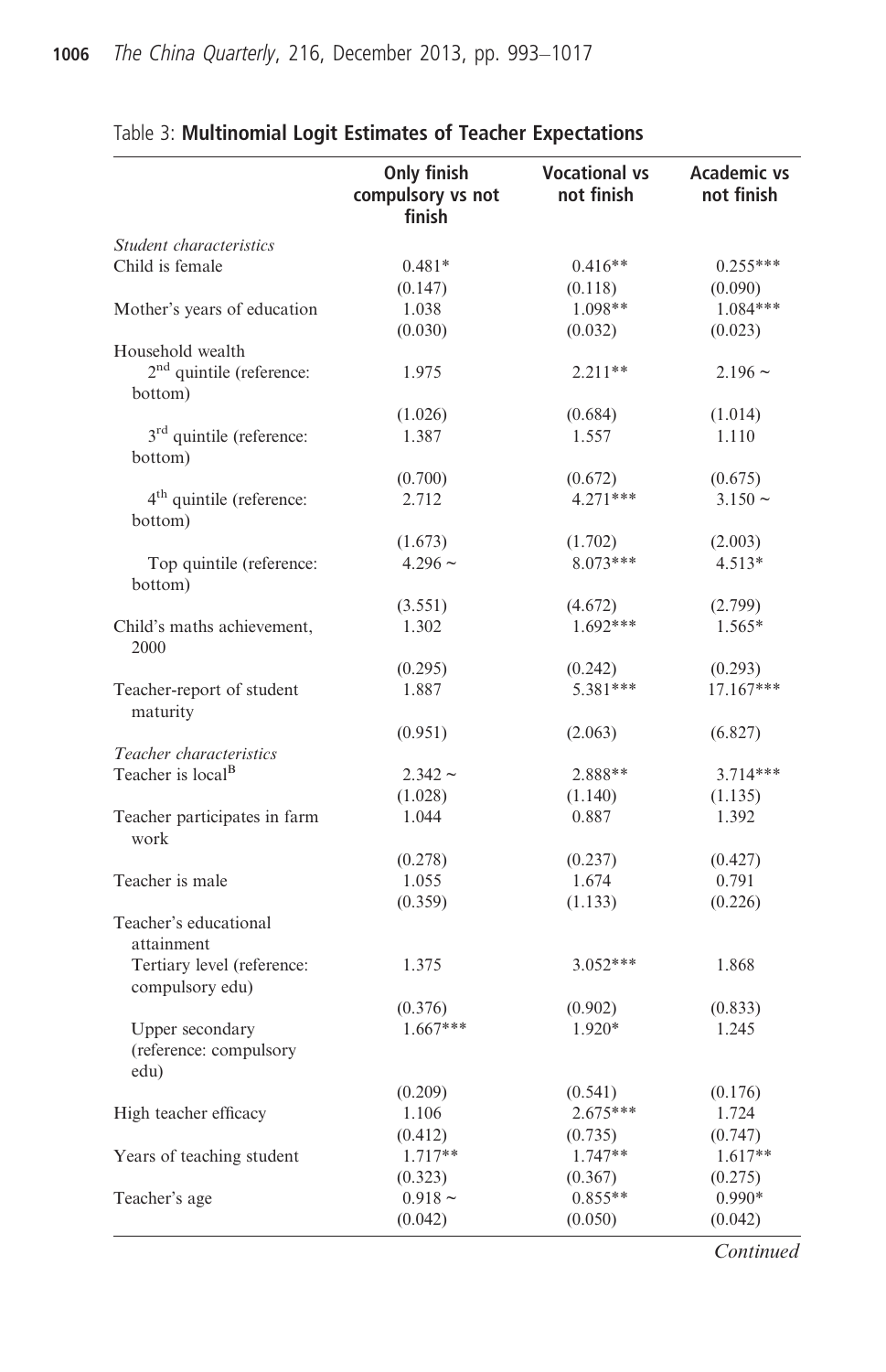|                                                | Only finish<br>compulsory vs not<br>finish | <b>Vocational vs</b><br>not finish | Academic vs<br>not finish |
|------------------------------------------------|--------------------------------------------|------------------------------------|---------------------------|
| Teacher's rank                                 |                                            |                                    |                           |
| Intern                                         | 1.659                                      | $2.018*$                           | $3.730**$                 |
|                                                | (0.875)                                    | (0.681)                            | (1.754)                   |
| Level 2                                        | 0.724                                      | 1.296                              | 1.318                     |
|                                                | (0.432)                                    | (0.442)                            | (0.704)                   |
| Level 1                                        | 1.175                                      | 1.187                              | 1.008                     |
|                                                | (0.751)                                    | (0.534)                            | (0.604)                   |
| High level                                     | $0.455 \sim$                               | 0.411                              | $0.479 -$                 |
|                                                | (0.192)                                    | (0.278)                            | (0.184)                   |
| Years of teaching                              | $1.087**$                                  | $1.142*$                           | $1.110*$                  |
|                                                | (0.033)                                    | (0.065)                            | (0.046)                   |
| Controls: Class and school<br>teaching context |                                            |                                    |                           |
| Log (per pupil expenditure)                    | 0.995                                      | 0.995                              | 0.989                     |
|                                                | (0.007)                                    | (0.005)                            | (0.008)                   |
| School percentage of<br>dilapidated classrooms | 0.647                                      | $0.125*$                           | $0.241 \sim$              |
|                                                | (0.365)                                    | (0.103)                            | (0.183)                   |
| Class size                                     | $0.988 \sim$                               | $0.969**$                          | 0.985*                    |
|                                                | (0.006)                                    | (0.011)                            | (0.008)                   |
| <b>Observations</b>                            | 584                                        | 584                                | 584                       |

#### Table 3: Continued

Note:  $p > p < 0.10$ , \*p < 0.05, \*\*p < 0.01, \*\*\*p < 0.001 Robust Standard errors, clustering at the teacher level, are applied for all models Pseudo  $R^2 = 0.17$ Log pseudo likelihood = −507.85 Source:

```
GSCF 2000
```
Not surprisingly, findings in Table 3 indicate that academic achievement is associated with teacher expectations. Improving the student's maths score by one standard deviation increases the relative likelihood of being expected to enrol in postcompulsory education rather than not finish compulsory schooling by 60 per cent. Finally, a teacher's evaluation of a child's non-cognitive behaviour also conditions teacher expectations for students. Compared to an "immature" child, the relative likelihood of a teacher expecting a "mature" child to enrol in post-compulsory academic schooling rather than not finish compulsory education increases by a factor of 17. Moreover, compared to an "immature" child, the relative likelihood of a "mature" student being expected to enrol in post-compulsory vocational education compared to the reference expectation is greater by a factor of five. These findings highlight the numerous factors that influence the formation of teacher expectations.

The results also show that teacher characteristics are associated with teacher expectations. Findings confirm an association between teachers' connection to the community and their expectations towards rural students. Compared to a non-local teacher whose native birth place is not the village in which he or she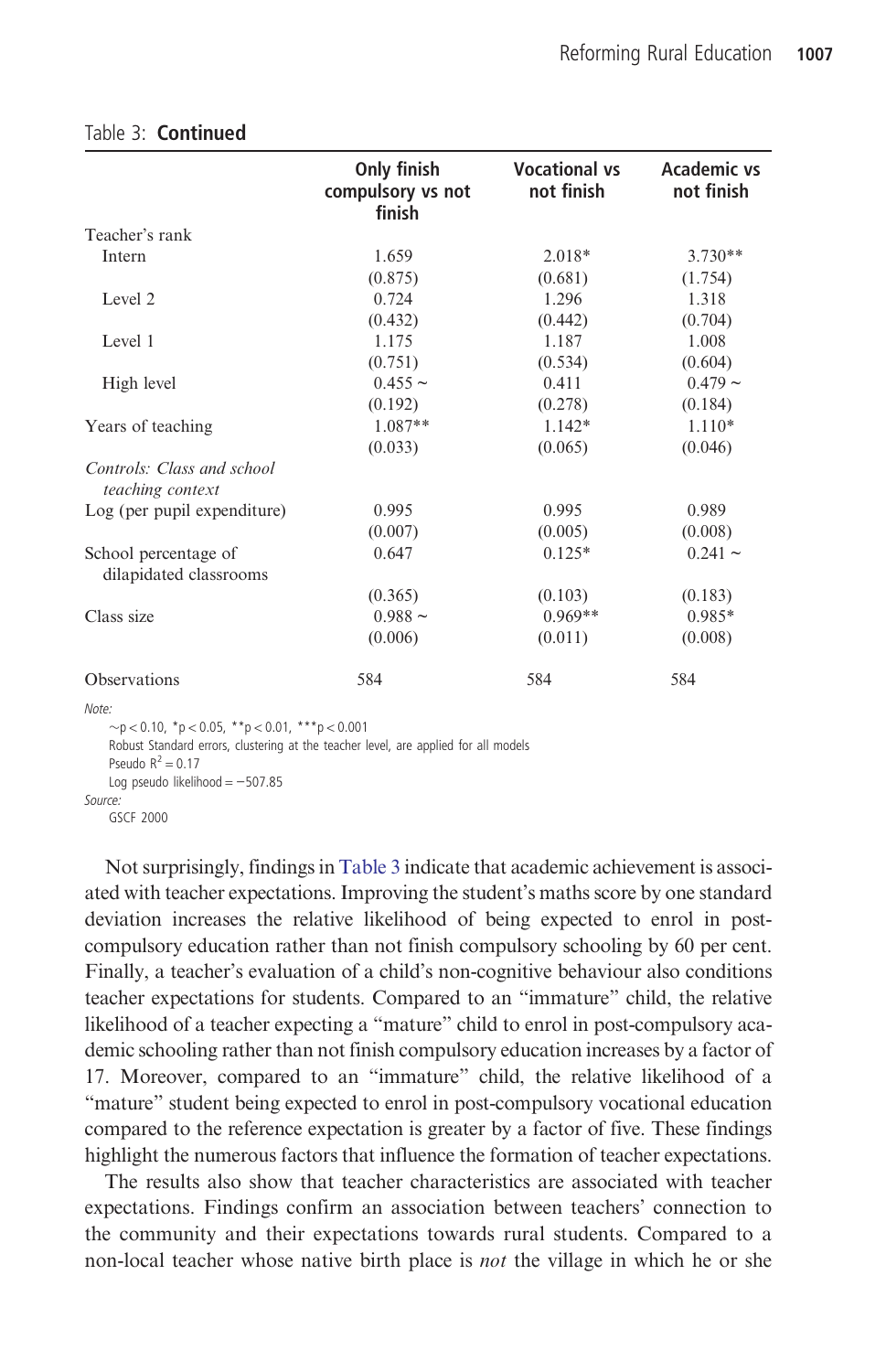teaches, the relative likelihood of a local teacher expecting students to enrol in post-compulsory vocational schooling, rather than not finish compulsory education, increases by a factor of nearly three. The relative likelihood of a local teacher expecting students to enrol in post-compulsory academic education, rather than not finishing compulsory schooling, increases by a factor of 3.7 compared to a non-local teacher. Two key findings also emerge from the investigation of educator's professional experience and skill. First, although not consistently significant at conventional statistical levels, teacher ranking exhibits the following trend: compared to the lowest ranked teachers, higher ranked teachers are more likely to expect students to not finish compulsory schooling rather than attain higher schooling levels. Second, compared to low-efficacy educators, the relative risk of educators with high personal efficacy expecting students to enrol in post-compulsory vocational schooling rather than not finish compulsory education increases by a factor of 2.7.

Lastly, each additional year that an educator teaches the same student is associated with higher expectations. For example, an additional year between teacher and student increases by a factor of 1.6 the relative risk of the teacher expecting the youth to enrol in post-compulsory academic education, rather than not finish compulsory schooling. The relative risk is greater, 1.7 and 1.75, respectively, when comparing the relative risk that a teacher who teaches the same student for an additional year expects the youth to only finish compulsory education or enrol in post-compulsory vocational schooling, respectively, compared to not finish compulsory education. The controls for classroom and school characteristics that are correlated with teacher expectations, such as class size and our two measures of school quality, do not appear to shape teacher expectations in important ways. Although class size and the school percentage of dilapidated classrooms were statistically significant, a class increase of one student and standard deviation increase in the percentage dilapidated classroom, would not significantly change the relative risk of teacher expectation.

In summary, our analyses indicate that teacher expectations for rural students are conditioned not only by student characteristics, but by teacher characteristics as well. The teachers of poor students, female students, low performing students and students who lack maturity have lower expectations, and their students may be disadvantaged as a result. Just as important, we find that teachers' own background characteristics condition their expectations for students, with non-local teachers, teachers of higher professional rank, and teachers with lower efficacy reporting lower educational expectations for students. In this way, although teachers hold generally high expectations for rural students overall, all rural students do not equally benefit from these generally high teacher expectations.

#### How accurate are teacher expectations for rural students?

In the final section of this paper, we utilize students' educational attainment seven years later in 2007 to investigate the predictive accuracy of teacher expectations and particularly whether teachers underestimate rural students' potential. In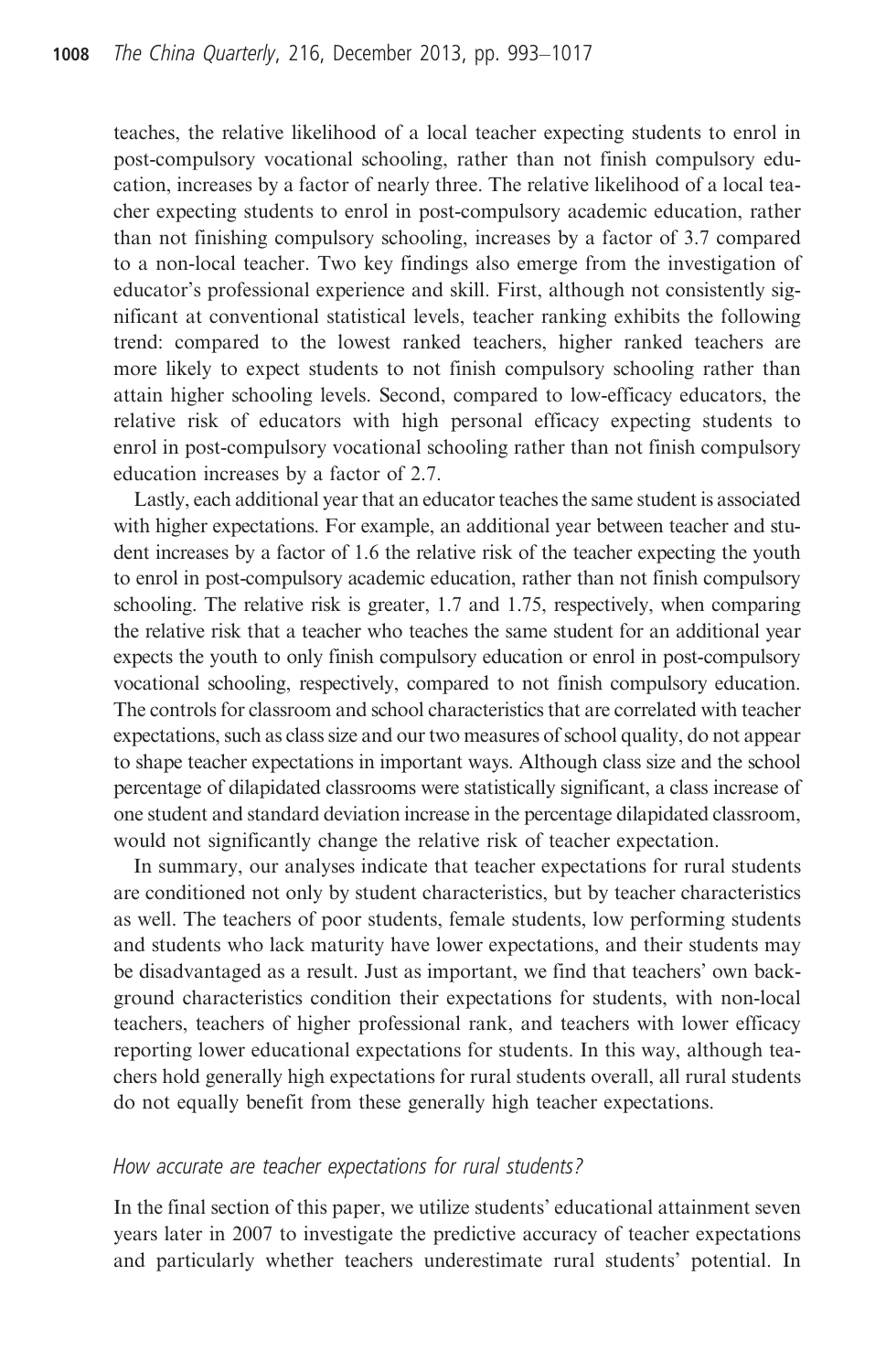|                                                                  | <b>Teacher Expectations</b>           |                           |                              |
|------------------------------------------------------------------|---------------------------------------|---------------------------|------------------------------|
|                                                                  | Not finish<br>compulsory<br>education | Only finish<br>compulsory | Post-compulsory<br>enrolment |
| <b>Student Completion Rates</b><br>Not finish compulsory $(\% )$ | 7.0%                                  | $39.1\%$                  | 53.9%                        |
| $n = 115$                                                        |                                       |                           |                              |
| Only finish compulsory $(\% )$<br>$n = 195$                      | 8.7%                                  | 36.9%                     | 54.5%                        |
| Post-compulsory enrolment $(\%)$<br>$n = 2.74$                   | 2.9%                                  | 16.1%                     | $81.0\%$                     |

Table 4: Teacher Expectations (2000) by Student Educational Attainment in 2007  $(n = 584)$ 

2007, nearly 50 per cent of students had enrolled in post-compulsory education, 33 per cent of students had only finished compulsory schooling, and 20 per cent had not completed compulsory education.

Table 4 presents early teacher expectations (2000) tabulated by student educational attainment (2007). The percentage of students in each category whose attainment was accurately predicted by their teachers' early expectations for them is visible diagonally in the dark grey-shaded area of the table. Teachers generally exhibited a great deal of accuracy or tended to overestimate in forming educational expectations. A high percentage of student' educational attainment was accurately predicted by their primary school teachers' expectations with 52 per cent of students' attainment matching their teacher's early expectations.<sup>51</sup> Among students who did not finish compulsory education, only seven per cent of students' teachers accurately predicted the relatively low attainment while nearly 37 per cent and 81 per cent of students' teachers accurately predicted compulsory education and post-compulsory education, respectively. Interestingly, Table 4 also highlights the extent that students' early teachers overestimated their educational attainment in the white shaded area; approximately 35 per cent of students' educational attainment was overestimated.<sup>52</sup> For example, among the students who failed to complete compulsory education, 93 per cent of teachers overestimated their attainment, with 39.1 per cent of teachers expecting them to at least complete compulsory education. Similarly, among the students who only finished compulsory education, just over one half of their early

Source: GSCF 2000, 2007

<sup>51</sup> This figure was calculated by summing (115 students who did finish compulsory\*.07accuracy) + (195 students who completed compulsory\*.369 accuracy) + (274 students who completed post-compulsory education\*.81 accuracy) and dividing by the total number of students, 584.

<sup>52</sup> This figure was calculated by summing (115 students who did finish compulsory\*.93 overestimate) + (195 students who completed compulsory\*.545 overestimate) and dividing by the total number of students, 584.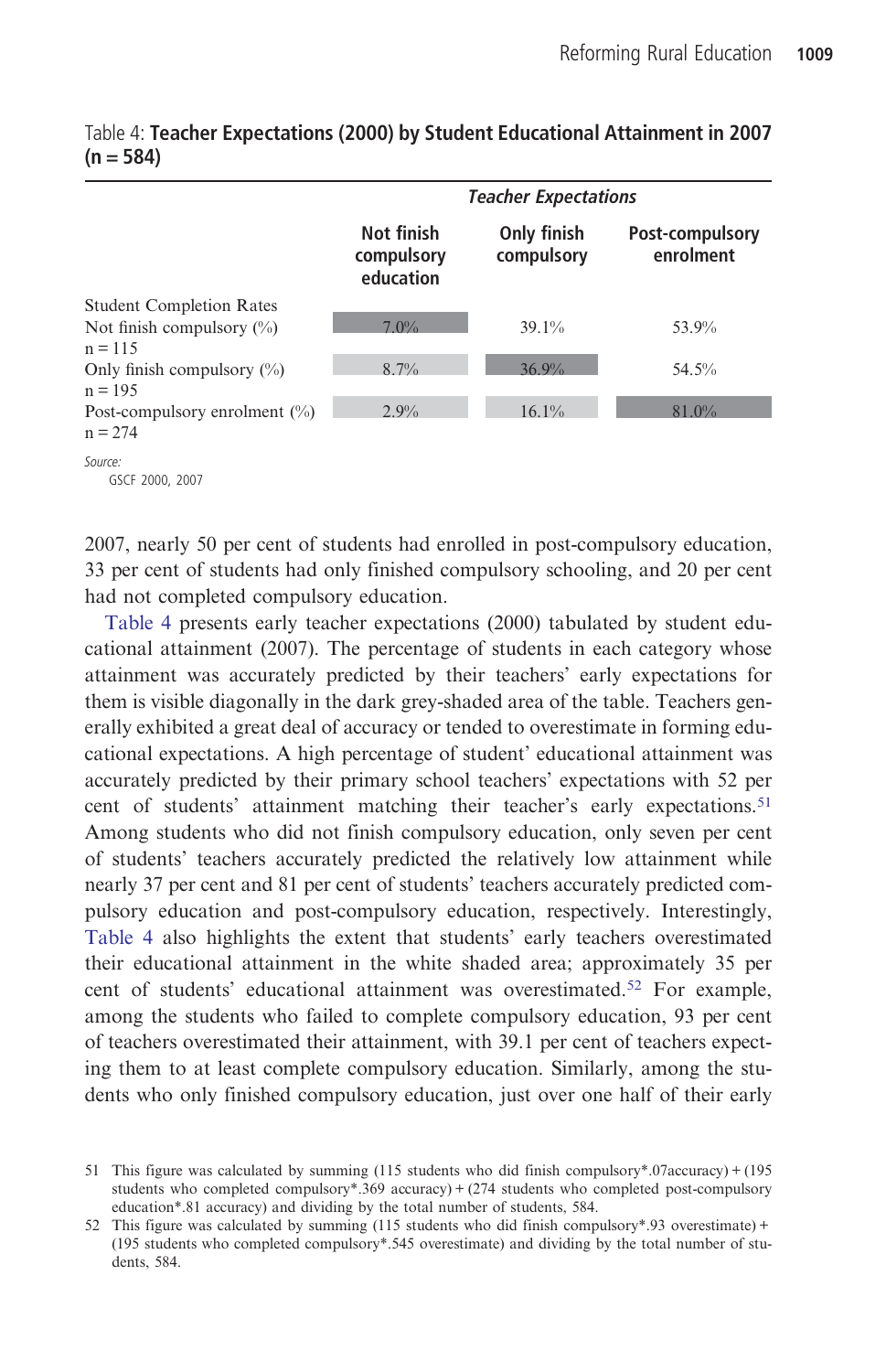teachers overestimated their future educational attainment by expecting them to complete post-compulsory education. Only a small percentage of rural students' educational attainment, displayed in the light grey-shaded area, was underestimated by their early teachers – approximately 13 per cent.<sup>53</sup> Among students who only finished compulsory, just 8.7 per cent of their teachers underestimated. For students who enrolled in post-compulsory schooling, 19 per cent of their teachers under-estimated attainment. In summary, Table 4 yields two noteworthy results. First, the majority of students, 52 per cent, had their educational attainment accurately predicted by their teacher's early expectations. Next, among the students whose attainment was not accurately predicted by their early teachers, more students' educational attainment was overestimated than underestimated.

#### **Discussion**

In this paper, we have investigated an unexplored, but critical dimension of rural teacher quality: teacher expectations for rural students. Overall, teacher educational expectations for rural students are high with 94 per cent of students' teacher expecting them to complete compulsory education or higher and with over half of the students' teachers expecting them to complete some form of postcompulsory education. Just as interesting, our investigation of teacher predictive accuracy indicates that students' educational attainment is most often accurately predicted or overestimated by their early teachers' expectations. However, our analysis also reveals that teacher expectations are not equally high for all students, but instead are conditioned by student and teacher characteristics.

Our analysis of teacher expectations yields five particularly notable results. First, our results highlight the ways preconceived notions about students' gender and socioeconomic background condition teacher expectations for students. We find pronounced gender bias in teacher expectations, particularly at the postcompulsory schooling level. Since the implementation of China's economic reform policies, household and village assets operate in gendered ways to promote school enrolment, with household wealth more likely to impact enrolment for females than boys.<sup>54</sup> The reduction of financial pressure for compulsory schooling and increased state pressure for girls to attend nine years' schooling since 2007 minimizes financial and opportunity cost barriers for females completing compulsory schooling. However, recent trends in post-compulsory education increase the likelihood that gender remains a strong and, possibly, stronger determinant of teacher expectations. With high financial and opportunity costs associated with schooling beyond the state-mandated nine years, females are relatively disadvantaged compared to males in pursuing post-compulsory schooling. In this way, lower educational expectations held by teachers for girls are another source

<sup>53</sup> This figure was calculated by summing (195 students who completed compulsory education \*.087 underestimate) + (274 students who completed post-compulsory education \*.19 underestimate) and dividing by the total number of students, 584.

<sup>54</sup> Hannum 2003; Davis et al. 2007.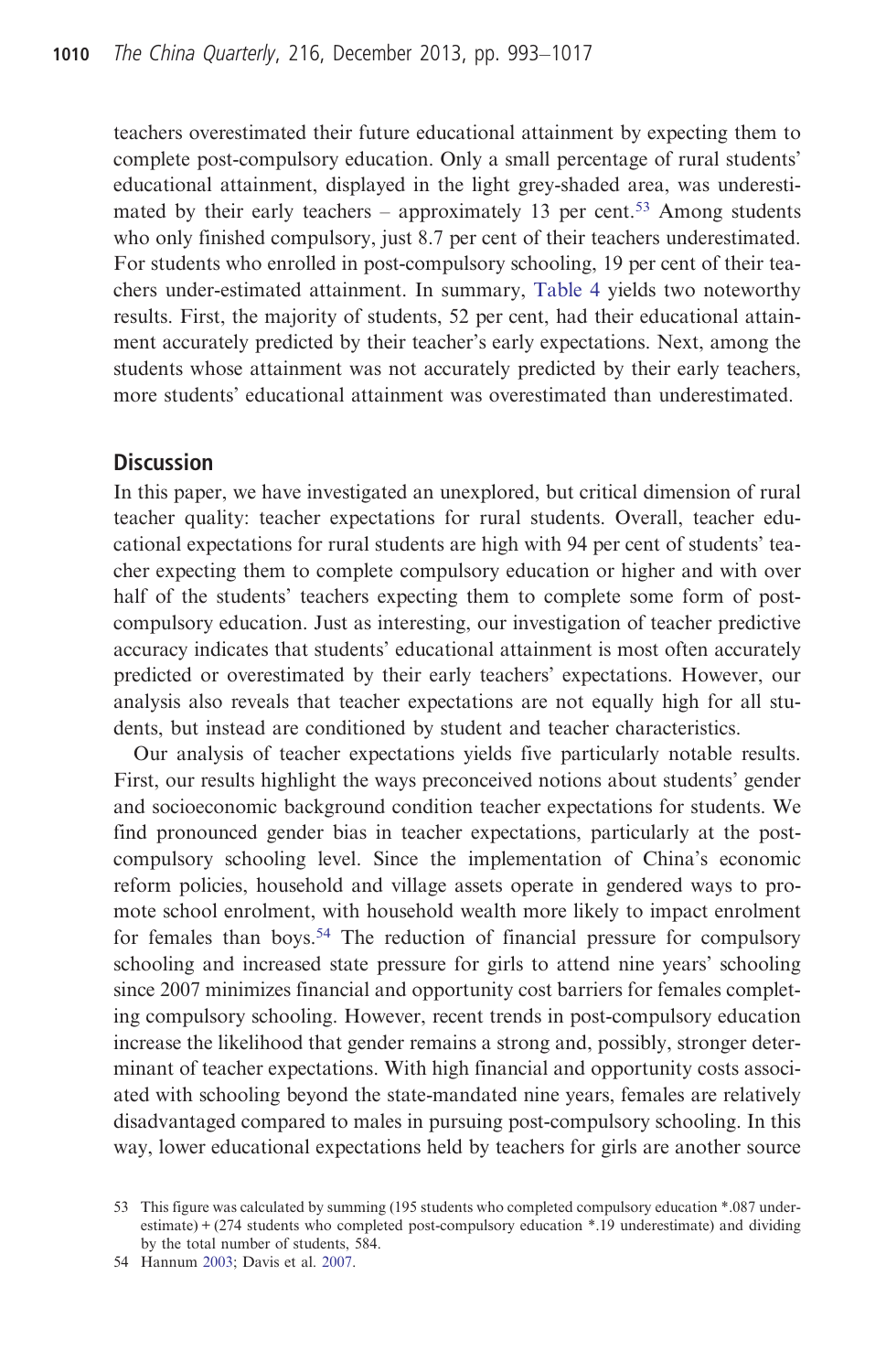of disadvantage that female students must overcome to remain in school. Similarly, teachers are more likely to hold lower educational expectations for poor students, particularly at the post-compulsory schooling level. Although recent government policies to subsidize rural compulsory schooling underlie the anticipated weakening of family wealth as an expectation predictor at the compulsory education level, our findings indicate that family poverty can condition rural students' educational experience in other ways. For instance, teachers' long held views about "the backwardness" of the rural poor may influence their expectations regarding the academic trajectories of poor students. In addition, teacher's expectations likely reflect their belief in the inability of poor families to meet the significant costs of secondary education.

Second, compared to non-local teachers, local educators, who are more attached to the community, hold higher expectations for their students. Descriptive analyses indicate that more local teachers participate in farm work and live in their own home or their parent's home in the village. They report working in the same school for a longer period of time, which further emphasizes their commitment to the community. The familial roots of a local teacher in the community constitute a localized Chinese ethnicity, a type of social belonging that includes all those with the same native place origins and excludes all others. The significance of teacher place of origin as a factor associated with educational expectations hints that teacher expectations emerge from the interaction of "native place" backgrounds between teacher and student.<sup>55</sup> A plausible mechanism by which locality conditions teacher expectations is through culture-linked, teacher perceptions of student ability, behaviour and life chances.<sup>56</sup> As teacher expectations are based on behaviours related to cognitive performance (i.e. homework) and behaviour marginally related to performance (i.e. disruptive behaviour), local teachers plausibly judge students' non-cognitive traits, styles and habits more favourably than non-local teachers.

Third, our analysis highlights that, compared to low-efficacy educators, an educator who reports high efficacy is more likely to expect students to enrol in post-compulsory vocational schooling, rather than not finish compulsory education.<sup>57</sup> This finding is consistent with research from other contexts demonstrating that teachers with a high sense of efficacy set higher expectations for students, as evidenced by more optimism and expectancy for student achievement, behaviour and improvement.<sup>58</sup> Since teachers' efficacy beliefs influence the effort that teachers invest in teaching and the goals they establish, teachers with a high sense of efficacy show resilience in confronting setbacks and persistence in teaching

<sup>55</sup> Alexander et al. 1987.

<sup>56</sup> Carter 2005; Farkas et al. 1990.

<sup>57</sup> While teacher efficacy is not statistically significant for the other two categories (only finishing compulsory education, post-compulsory academic enrolment), the efficacy construct used in this study was relatively limited. A more comprehensive efficacy construct is required to further explore teacher efficacy's influence on teacher expectation formation.

<sup>58</sup> Ashton et al. 1983.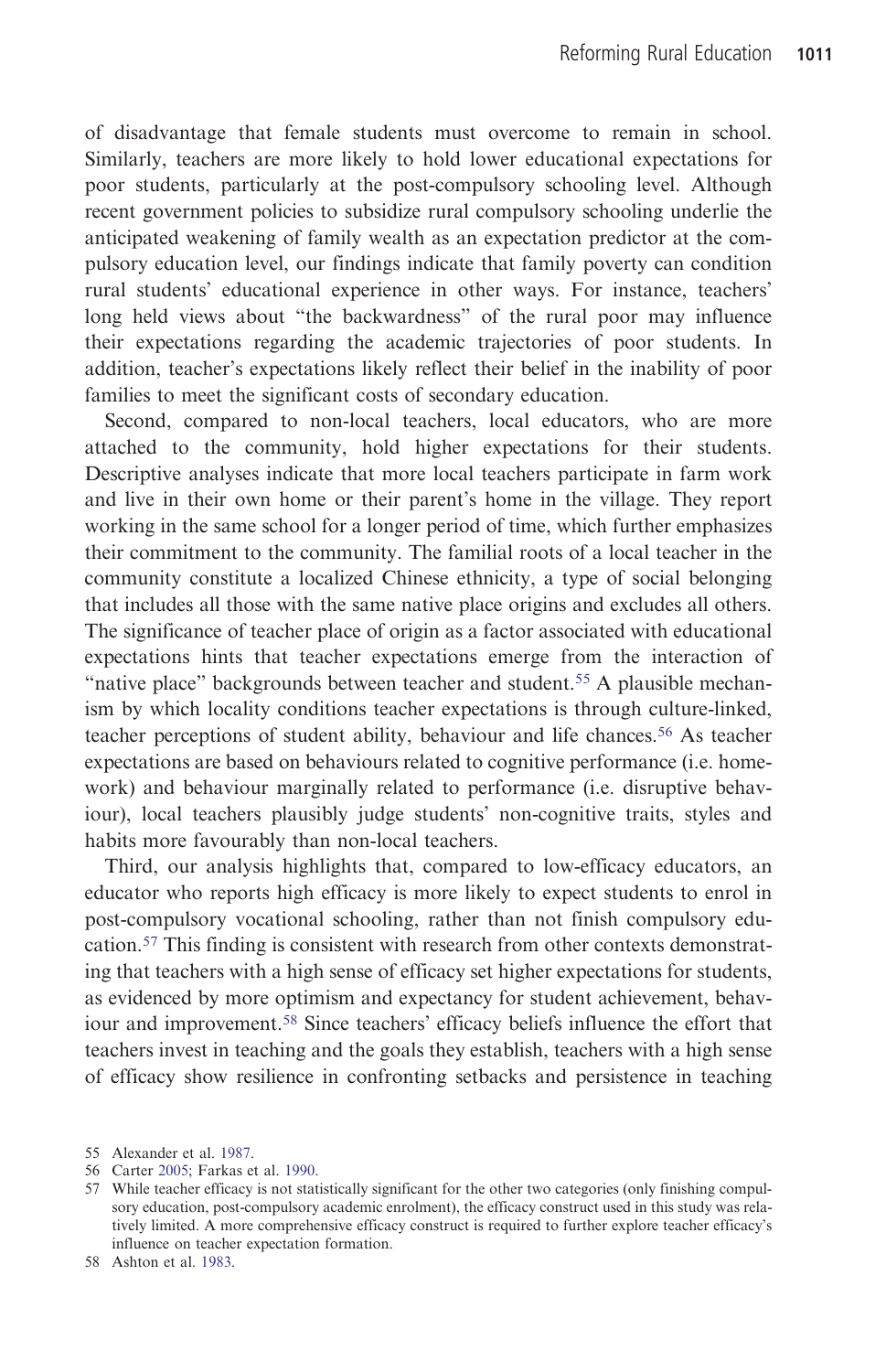struggling, unmotivated students.<sup>59</sup> Particularly as rural teachers face unmotivated students and high dropout rates, efficacy emerges as a significant teacher characteristic for future investigation.<sup>60</sup>

Fourth, our analyses reveal that relatively few teachers – only 8 per cent – expect students to enrol in post-compulsory vocational education. This finding raises concern about the role of vocational education in transforming the rural educational experience. The low percentage of students with teachers who expect their students to complete post-compulsory vocational education highlights the culture-based hierarchy of schooling, which esteems youth who enrol in the academic track. High costs, poor infrastructure and low teacher quality may be additional factors fuelling the low proportion of teachers who expect students to enrol in vocational education.<sup>61</sup> While company-affiliated secondary vocational schools are generally better managed, better funded, and lead to higher employment satisfaction among vocational graduates, $62$  to date this success is not widespread and may constrain teacher expectations for their students to attend vocational schools.

Finally, our analyses yield generally optimistic findings with teachers holding high expectation for rural students – expectations that overestimate attainment more often than underestimate it. However, the results also raise concerns for both the students who have had their attainment over and underestimated. First, drawing on our results to highlight the way in which student background characteristics condition early teacher expectations, we suggest that the 13 per cent of students (who had early teachers who underestimated their attainment) are more likely to be from disadvantaged backgrounds. Next, for the 35 per cent of students who had their attainment overestimated by their teachers, our findings raise questions about why these students failed to achieve the education that their early teachers expected for them. Although we cannot identify the factors that contributed to lower attainment in these analyses, we speculate that overestimation may reflect the gap between teacher beliefs about student ability to attain and the financial realities of education that faced rural families in the pre-rural relief era. In this way, both the underestimation and overestimation of a youth's attainment suggest rural students' academic potential are not being fully realized.

#### Implications for Policy

For the last two decades, initiatives aimed at expanding access to rural schooling have played a key role in the state's efforts to close the education gap between rural and urban residents, and ultimately, promote social equality. As enrolment

<sup>59</sup> Tschannen-Moran, et al. 1998.

<sup>60</sup> "High dropout rates in rural China," 25 June 2004. [http://www.china.org.cn/english/2004/Jun/99362.](http://www.china.org.cn/english/2004/Jun/99362.htm) [htm](http://www.china.org.cn/english/2004/Jun/99362.htm).

<sup>61</sup> Paine and Fang 2007; Tsang 2000.

<sup>62</sup> Yang 1998; Min and Tsang 1990.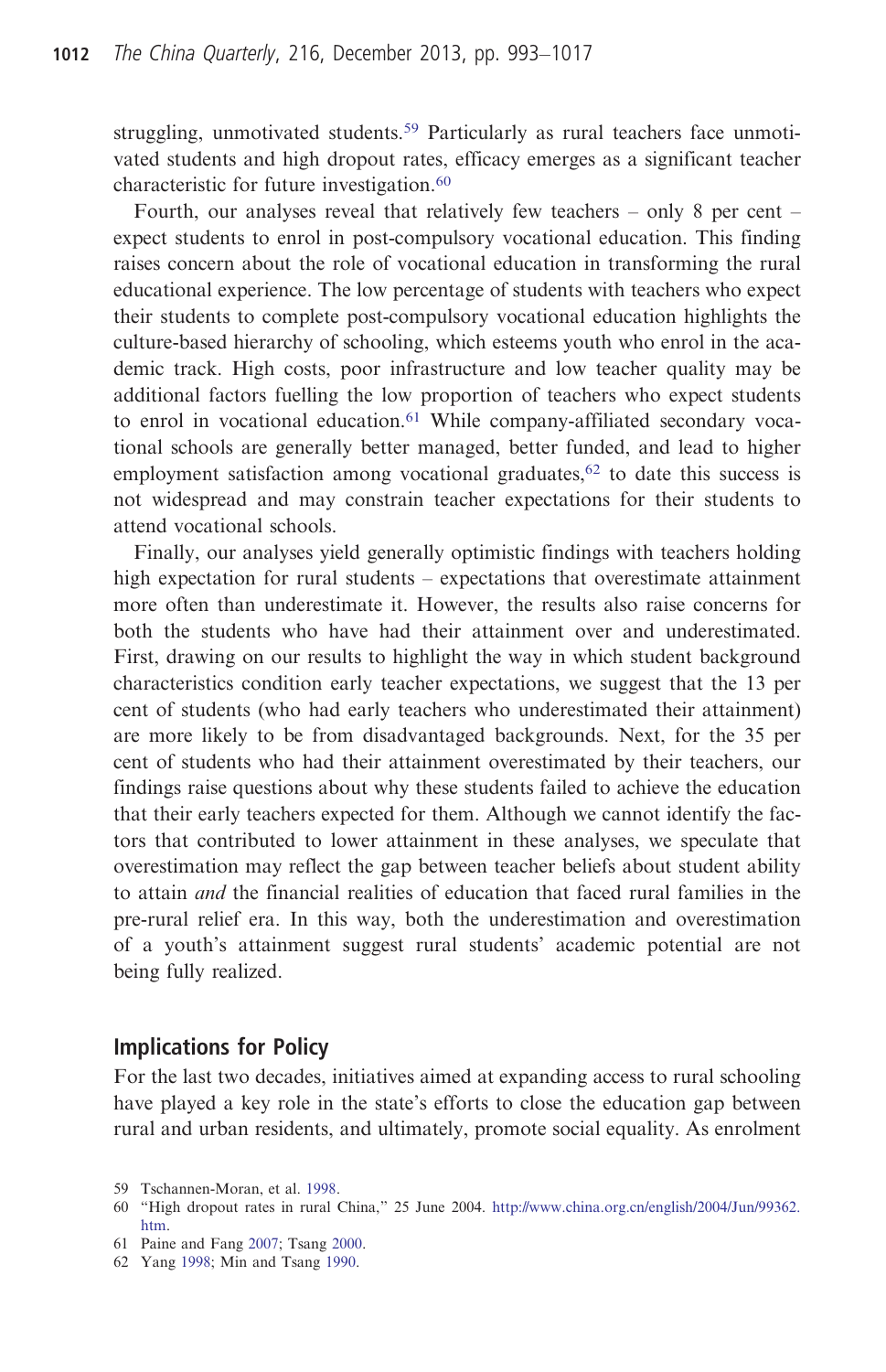obstacles have decreased, educational policymakers have turned their attention to improving the quality of education experienced by rural youth. Our findings improve our understanding of the formation of teacher expectations, and also have significant implications for the state policies to improve rural education, particularly those policies aimed to raise teaching quality and promote vocational education. As teacher expectations condition the daily schooling experience and educational trajectories of rural students, our paper contributes new perspectives to existing policy discussions on rural educational reform. Our results confirm the benefit of local teachers to the children who are at the greatest risk of school dropout. Rural students of local teachers show a marginally significant advantage in maths achievement, as well as sizable advantages in higher student aspirations, better language scores, and consistent homework completion.<sup>63</sup> The significance of teacher place of origin as a factor associated with educational expectations hints that rural students may be best served by policies that encourage and assist local residents to pursue teaching as a profession. In light of these findings, policy initiatives that focus primarily on raising rural teacher quality via the recruitment of non-local personnel need to be examined more carefully. Although our data doesn't allow us to differentiate between non-local teachers with rural or urban origins, our findings raise non-locality as a salient policy issue that requires closer examination. Specifically, recent reform efforts have touted the ambitious recruitment of urban teachers and new college graduates to rural schools. While these recruitment programmes promise educators with a strong understanding of the subject they teach, little is known about how effective these teachers are in rural schools. And, since our findings suggest that nonlocal teachers have significantly lower educational expectations for rural teachers, policymakers should consider that there may be negative classroom consequences associated with current state policy incentives. These policies will fall short of improving rural schooling if these urban recruits pass on low educational expectations to rural students and their parents.

Our results regarding the association between teacher efficacy and teacher expectations also raise questions about the recruitment of recent college graduates as a strategy to improve rural education. While college graduates enter their classroom with a strong foundation of knowledge and the motivation to improve practice, they lack professional experience and skill as a teacher. Research from the US indicates that teachers who participate in alternative certification programmes – including Teach for America, the programme from which Teach for China is modelled – often express inadequate preparation to teach and manage a classroom, a sentiment also associated with lowered efficacy.<sup>64</sup> Thus, inexperienced urban graduates who enter the rural classroom through participating in non-traditional certification routes may possess low efficacy and, according to these study's findings, would be more likely to hold lower expectations for their rural students.

64 Darling-Hammond et al. 2002.

<sup>63</sup> Hannum and Park 2007.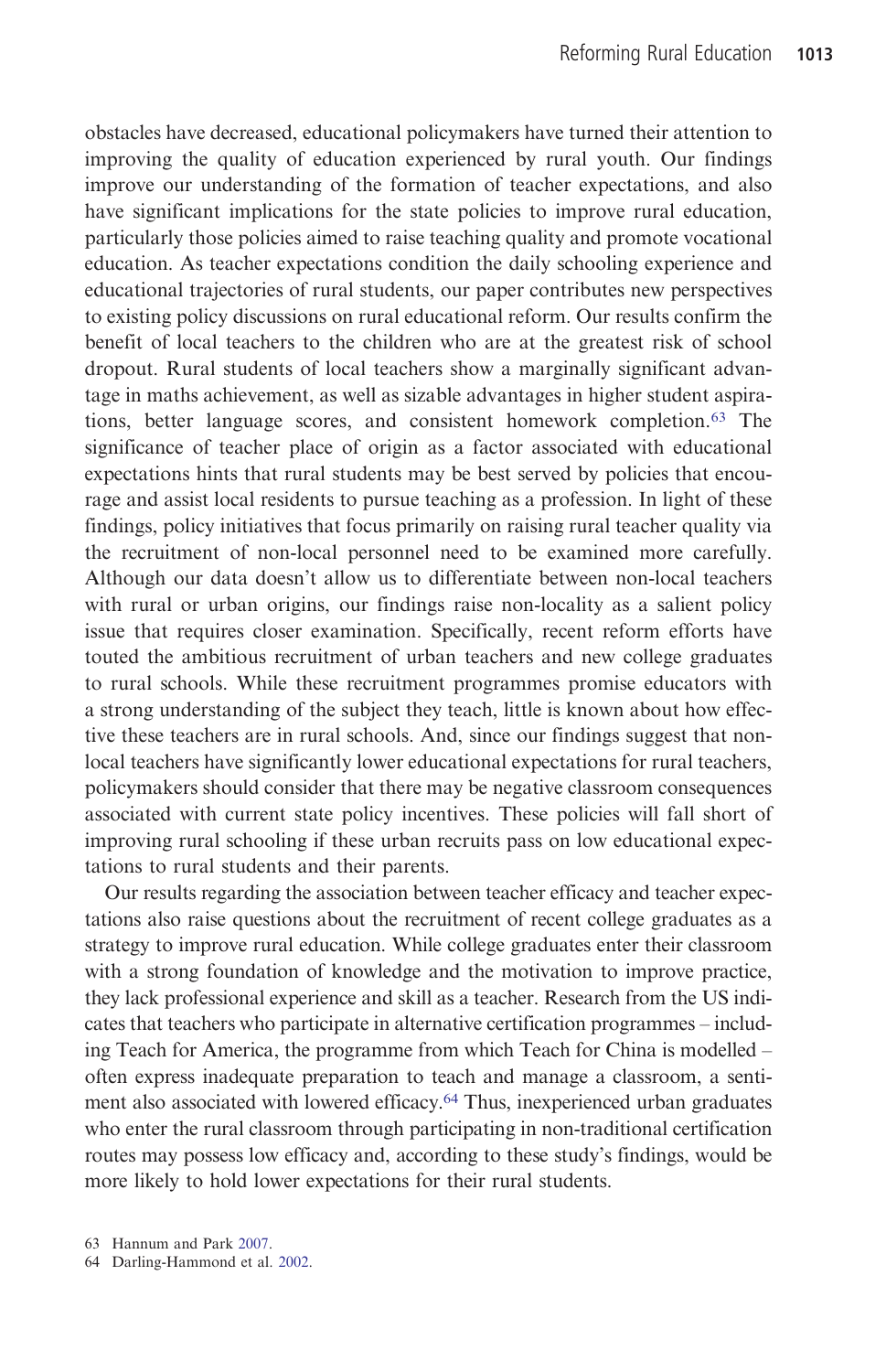Based on our findings, policymakers should consider ways to enhance teacher efficacy, particularly for recent college graduates, through professional development. Novice teachers, who may arrive with "unrealistic optimism" that good teaching can overcome all obstacles to learning (i.e. poverty) but little understanding of the rural students' lives, feel hopeless when facing reality in the rural classroom.<sup>65</sup> A professional development that targets efficacy would develop skills to identify and address the source of teachers' low efficacy beliefs, thus gaining self-awareness of whether they attribute successes and failures to the teachers' ability or factors external to the teachers (such as student ability or parental support).<sup>66</sup> Such a programme also promises benefits for teachers of nonlocal and local origins.

Lastly, while the state has been investing heavily in vocational and technical education as the primary strategy to address unemployment in poor rural areas, our findings indicate a strong cultural bias that may undermine state efforts to expand this educational sector.<sup>67</sup> Negative stereotypes of manual labour persist in pervading Chinese society and fuel critical attitudes toward vocational schooling.<sup>68</sup> Empirical evidence, which document graduates of vocational schooling have lower levels of labour productivity and vocational education's higher equipment costs compared to academic schooling, also raise concern about the cost-effectiveness of state policy.<sup>69</sup> Our findings suggest policymakers should consider cultural attitudes, which perceive vocational schooling as a school track that reproduces social stratification for rural students, to be a formidable challenge in transforming this educational path to a promising pathway.

#### **Conclusion**

As the state heavily invests in rural education, schools will be challenged to recruit and develop teachers who are prepared to effectively teach China's rural population. It is important to note state educational reforms to raise teaching quality in rural communities are a strategic resource investment to achieve balanced rural–urban development. Outside the home, teachers are the most important influence on student learning and form the foundation of good schools. However, the state's teacher recruitment focus on strong pedagogical skills and content knowledge alone may not transform rural education. Our analysis suggests the state's well-intentioned recruitment of urban teachers and college graduates to improve rural teaching quality may actually hinder the advancement of disadvantaged students. As teachers structure daily realities in the classroom, more research needs to be conducted on the mechanism by which teacher locality origins condition beliefs and practices. Building from

<sup>65</sup> Weinstein 1998.

<sup>66</sup> Ashton et al. 1983.

<sup>67</sup> "Vocational Education in China," 20 October 2006. [http://www.moe.edu.cn/english/vocational\\_v.htm](http://www.moe.edu.cn/english/vocational_v.htm).

<sup>68</sup> Tsang 2000.

<sup>69</sup> Tsang 1997.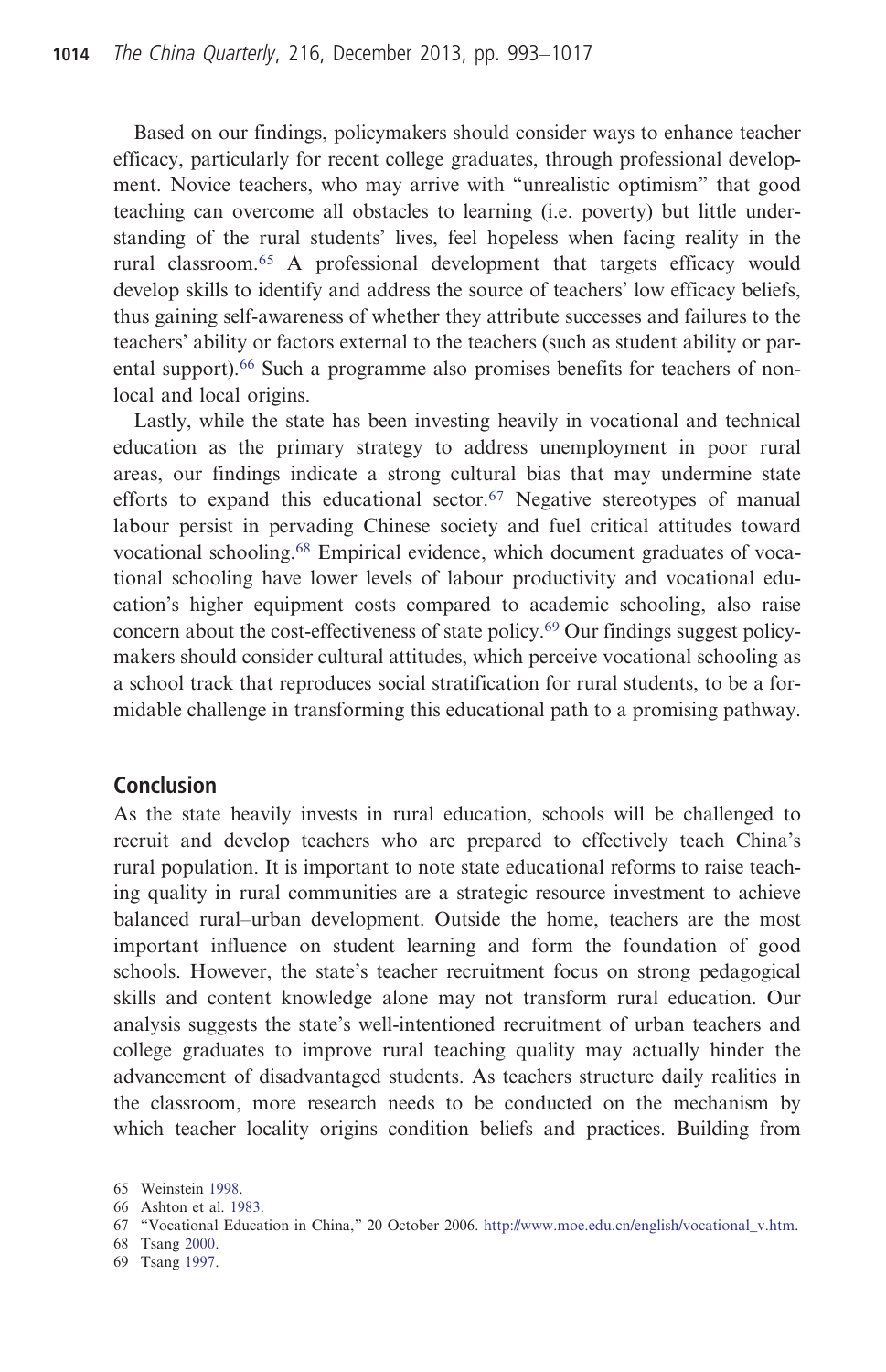cultural capital research in the developed world,<sup>70</sup> a plausible future study is to explore the relationship, if any, between educator locality and teacher evaluation of student maturity – a variable our analysis identifies as a strong teacher expectation predictor at the post-compulsory level. This study also suggests a policy alternative to recruiting non-local teachers: developing teachers from within rural communities. Additional research needs to examine the merits and realistic possibilities of this option.

Furthermore, the trends that emerge from our analysis suggest the need for more regular attention to the role that teachers and their expectations play in conditioning rural educational opportunity and, ultimately, in achieving educational equity. While research on educational attainment and stratification in developing nations often overlooks children's agency, a child's attachment to teachers and school will have increasing importance on school persistence as the state decreases financial barriers to schooling.<sup>71</sup> Teacher expectations critically shape a child's relationship with teachers and comprise an important component of a student's schooling experience.<sup>72</sup> Thus, the mechanism by which teacher expectations effect school attainment is a research question with lasting implications on educational and, ultimately, social equality in 21st-century rural China.

#### References

- Adams, Jennifer. 2005. "The teacher gap in rural China." Paper presented at the Annual Meeting of the Comparative and International Education Society, Stanford University, California, 22–26 March 2005.
- Adams, Jennifer. 2008. "How are children faring under China's rural boarding school construction program?" Paper presented at the Conference on "Poverty, Health, and Education in China," Oxford University, December 2008.
- Adams, Jennifer, and Emily Hannum. 2005. "Children's social welfare in China, 1989–1997: access to health insurance and education." The China Quarterly 181, 100-121.
- Adams, Jennifer, and Tanja Sargent. 2009. "Curriculum transformation in China: Trends in student perceptions of classroom practice and engagement." Paper presented at the Association of Asian Studies Conference, Chicago, Illinois, 26–29 March 2009.
- Alexander, Karl L., Doris R. Entwisle and Maxine S. Thompson. 1987. "School performance, status relations, and the structure of sentiment: bringing the teacher back in." American Sociological Review 52(5), 665–682.
- Alexander, Karl L., Bruce K. Eckland and Larry J. Griffin. 1975. "The Wisconsin model of socioeconomic achievement: a replication." American Journal of Sociology 81, 324-42.
- Ashton, Patricia T., Rodman Webb and Nancy Doda. 1983. "A study of teachers' sense of efficacy: final report." Gainsville: University of Florida.
- Benner, Aprile D., and Rashmita S. Mistry. 2007. "Congruence of mother and teacher educational expectations and low-income youth's academic competence." Journal of Educational Psychology 99(1), 140–153.

<sup>70</sup> See Farkas et al. 1990; Carter 2005. These cultural framework studies examine and conclude a relationship between non-academic behaviour and teacher evaluation of student academic potential.

<sup>71</sup> Hannum and Park 2007.

<sup>72</sup> Brophy and Good 1974; Ferguson 2003.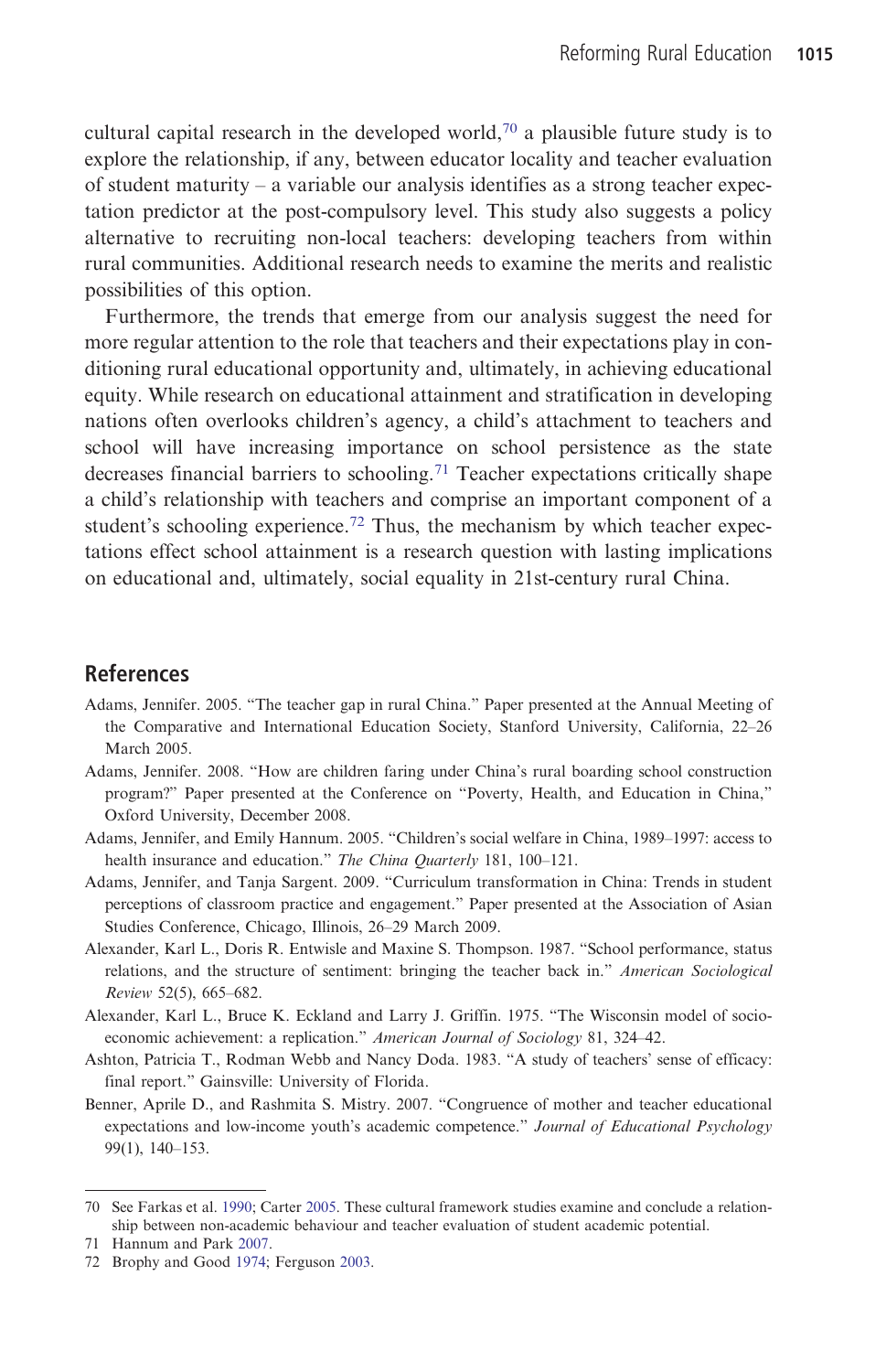- Bognar, Carl J. 1983. "Teacher expectations and student characteristics." Canadian Journal of Education 8(1), 47–56.
- Brophy, Jere E., and Thomas L. Good. 1970. "Teachers' communication of differential expectations for children's classroom performance: some behavioral data." Journal of Educational Psychology 61, 365–374.
- Brophy, Jere E., and Thomas L. Good. 1974. Teacher–Student relationships: Causes and Consequences. New York: Holt, Rinehart & Winston.
- Brophy, Jere E., and Thomas L. Good. 1985. "Teacher–student interaction." In Jerome B. Dusek (ed.), Teacher Expectancies. Hillsdale, N.J.: Lawrence Erlbaum, 303–328.
- Carter, Prudence. 2005. Keepin' It Real: School Success Beyond Black and White. Oxford, Oxford University Press.
- Casteel, Clifton. 1997. "Attitudes of African-American and Caucasian eighth grade students about praises, rewards, and punishments." Elementary School Guidance and Counseling 31, 262–272.
- Cheng, Gang. 2009. "Funding for compulsory education in rural areas." In Dongping Yang (ed.), The China Educational Development Yearbook. Beijing: Social Sciences Academic Press, 25–36.
- Chi, Jin, and Nirmala Rao. 2003. "Parental beliefs about school learning and children's educational attainment: evidence from rural China." Ethos 31(3), 330–340.
- Clifton, Rodney A. 1981."Ethnicity, teachers' expectations, and the academic achievement process in Canada." Sociology of Education 54(4), 291–301.
- Croll, Elisabeth. 1999. "Social welfare reform: trends and tensions." The China Quarterly 159, 684–699.
- Darling-Hammond, Linda, Ruth Chung and Red Frelow. 2002. "Variation in teacher preparation: how well do different pathways prepare teachers to teach?" Journal of Teacher Education 53(4), 286–302.
- Davis, Deborah, Pierre Landry, Yusheng Pang and Jin Xiao. 2007. "Gendered pathways to rural schooling: the interplay of wealth and local institutions." The China Quarterly 189, 60–82.
- Farkas, George, Robert P. Grobe, Daniel Sheehan, and Yuan Shuan. 1990. "Cultural resources and school success: gender, ethnicity, and poverty groups within an urban school district." American Sociological Review 55, 127–142.
- Ferguson, Ronald F. 2003. "Teacher perceptions and expectations and the black-white test score gap." Urban Education 38(4), 460–507.
- Goyette, Kimberly, and Yu Xie. 1999. "Educational expectations of Asian-American youths: determinants and ethnic differences." Sociology of Education 72, 22–36.
- Hannum, Emily. 2003. "Poverty and basic education in rural China: communities, households, and girls' and boys' enrollment." Comparative Education Review 47(2), 141–159.
- Hannum, Emily, and Albert Park. 2007. "Academic achievement and engagement in rural China." In Emily Hannum and Albert Park (eds.), Education and Reform in China. Oxford: Routledge, 154–172.
- Hannum, Emily, and Jennifer Adams. 2007. "Girls in Gansu, China: expectations and aspirations for secondary schooling," In Maureen Lewis and Marlaine Lockheed (eds.), *Exclusion, Gender and* Schooling: Case Studies from the Developing World. Washington, DC: Center for Global Development, 71–98.
- Honig, Emily. 1992. Creating Chinese Ethnicity: Subei People in Shanghai, 1850–1980. New Haven: Yale University Press.
- Jussim, Lee, Jacquelynne Eccles, and Stephanie Madon. 1996. "Social perception, social stereotypes and teacher expectations: accuracy and the quest for the powerful self-fulfilling prophecy." Advances in Experimental Social Psychology 28, 281–388.
- Jussim, Lee, Alison Smith, Stephanie Madon, and Polly Palumbo. 1998. "Teacher expectations." In Jere E. Brophy (ed.), Expectations in the Classroom: Advances in Research on Teaching Vol. 7. Greenwich, CT: JAI Press Inc., 1–48.